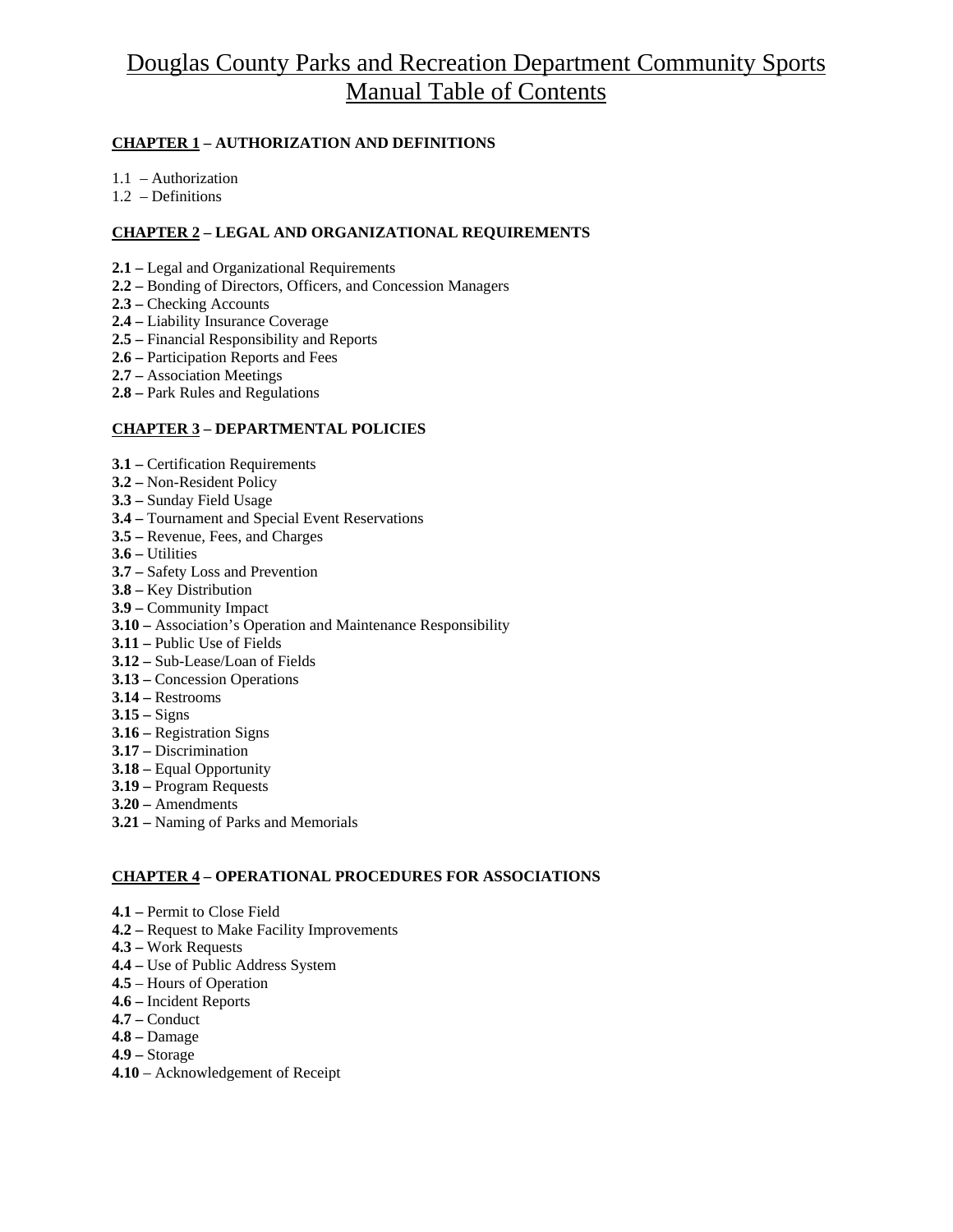# Appendixes

- A. Ordinance Regarding Parks & Recreation
- B. Youth Participation Roster
- C. Criminal Background Check
- D. Special Event / Tournament Request
- E. Financial Assistance (Scholarship)
- F. Key Contract
- G. Naming of Parks and Memorials
- H. Facility Improvement Application
- I. Work Order
- J. Special Project Request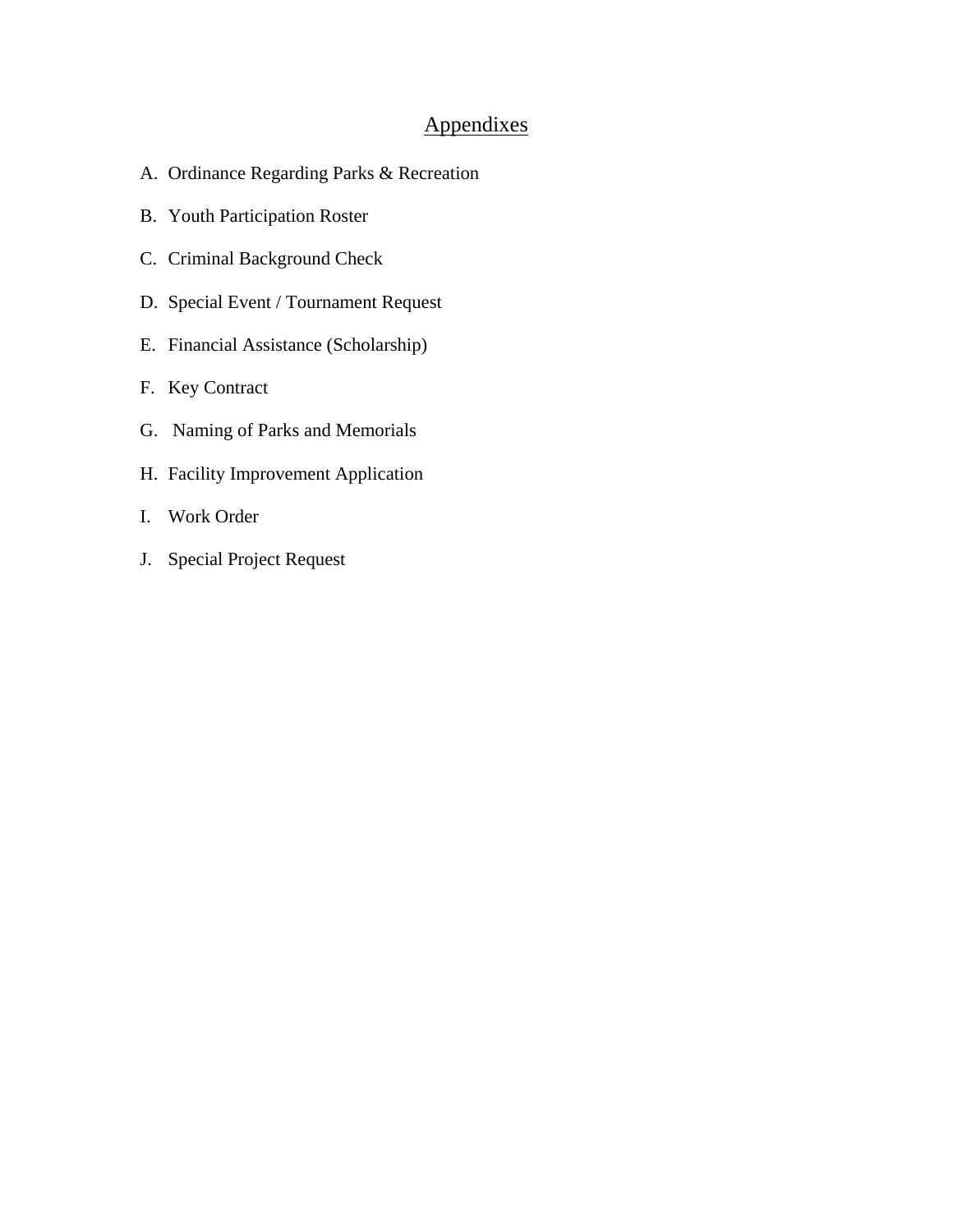# Contact Numbers

- $\blacktriangleright$  Deer Lick Park 770-920-7129
- $\blacktriangleright$  Gary Dukes, Director 770-489-3919
- ¾ Raiford Peacock, Recreation Manager 770-489-3917
- ¾ Brandon Davis, Athletic Program Coordinator 770-920-7129
- ¾ Danny Dinning, Parks Superintendent 770-920-7129
- $\blacktriangleright$  Justin Hilderbrand, Winston Park Manager 678-293-1020
- ¾ Tanya Jackson, Recreation Superintendent 770-920-7129
- ¾ Gregg Shepard, Parks Security Supervisor 770-920-7129
- ¾ Peter Trent, Boundary Waters Park Manager 770-489-2175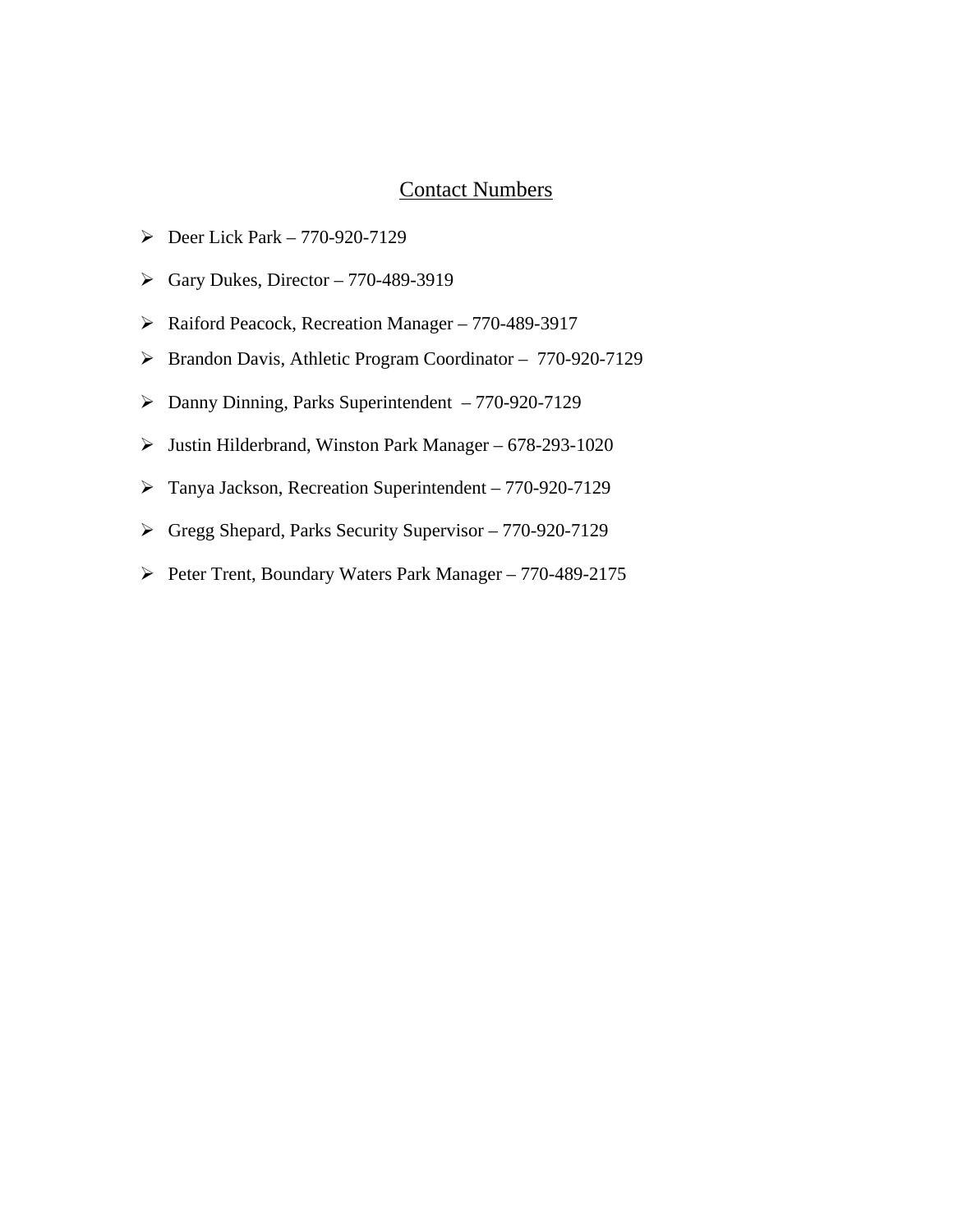# **DOUGLAS COUNTY PARKS AND RECREATION ASSOCIATION RULES AND GUIDELINES**

**GARY DUKES, DIRECTOR**

**6754 W. BROAD STREET DOUGLASVILLE, GA 30134** *PHONE: (404) 489-3919 FAX: (678) 293-1021*

### **CHAPTER 1: AUTHORIZATION AND DEFINITIONS**

#### **1.1 Authorization**

 The authority to develop programs of recreational activities and services designed to meet the leisure needs of all persons is vested in the Douglas County Department of Parks and Recreation pursuant to Ordinance 12.5-1 (See Appendix A).

### **1.2 Definitions**

 As used in these Rules and Regulations, the following terms shall have the meaning ascribed to them:

**(a)** "Association" shall mean any of the associations organized operating any recreational program in Douglas County for youth or adults.

**(b)** "Department" shall mean the Douglas County Parks and Recreation Department, or department under the jurisdiction of the Douglas County Board of Commissioners and represented in the Parks by any of the Douglas County Parks and Recreation Department staff.

**(c)** "County" shall mean Douglas County, Georgia, governed by and through its duly elected Board of Commissioners.

**(d)** "Park(s)" shall mean all parks, facilities and locations owned and operated under the jurisdiction of the Douglas County Parks and Recreation Department.

**(e)** "Person" shall mean any individual, citizen, group, association, firm, corporation or other legal entity that is authorized to use and enjoy the County's Parks and any structure or facility located therein.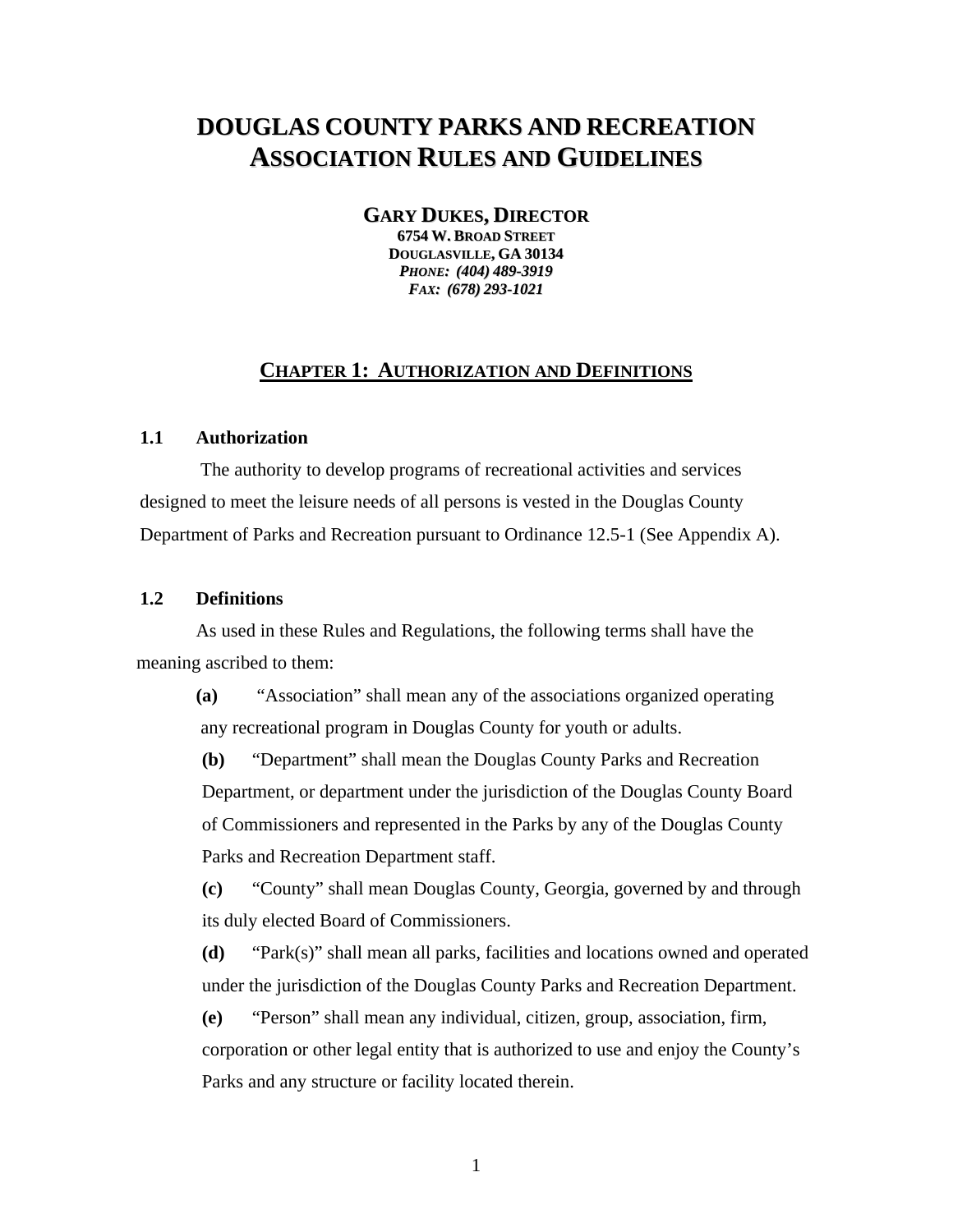## **CHAPTER 2: LEGAL AND ORGANIZATIONAL REQUIREMENTS**

#### **2.1 Legal and Organizational Requirement**

 In order to operate any recreational program within a Park, an Association must adhere to certain minimum legal and organizational requirements which will be prerequisites to entering into the Facility Use Agreement. Existing Associations in good-standing with the County and with current Park Use Agreements as of the adoption of this handbook, which have non-profit status granted by the Internal Revenue Service, which are incorporated and active under the laws of the State of Georgia, which have adopted Bylaws and Articles of Incorporation, and which have general liability and Director's insurance covering the Association and its Officers/Directors, shall be exempt from compliance with the following paragraphs: 2.1 (C) (1-6) provided the Association's election process is deemed fair and open by the Director of the Parks and Recreation Department. All new Associations, Associations which are put on probation or have its use agreements suspended by the Department, or Associations which fail to comply with County facility use rules, regulations, and ordinances, shall meet with the following minimal organizational requirements before using any County Park facility, as these requirements are necessary in order to ensure the protection of all Associations and their participating members.

**(a) Nonprofit Organization Status:** The Association shall be incorporated in the State of Georgia as a not for profit corporation. A copy of the Charter and Articles of Incorporation shall be delivered to the Athletic Coordinator to be filed with the Department. Exempt Associations described above shall provide a file copy of the non-profit organizational status as issued by the IRS to the Department, at the request of the Department.

**(b) Bylaws:** A copy of uniform Bylaws agreed upon through cooperation of the Association and Department will be provided. Exempt Associations as described above, shall provide a copy of the Association's Bylaws to the Department, at the request of the Department.

**(c) Board of Directors:** The Association shall conduct its affairs through and governed by a duly elected Board of Directors. The Board of Directors of the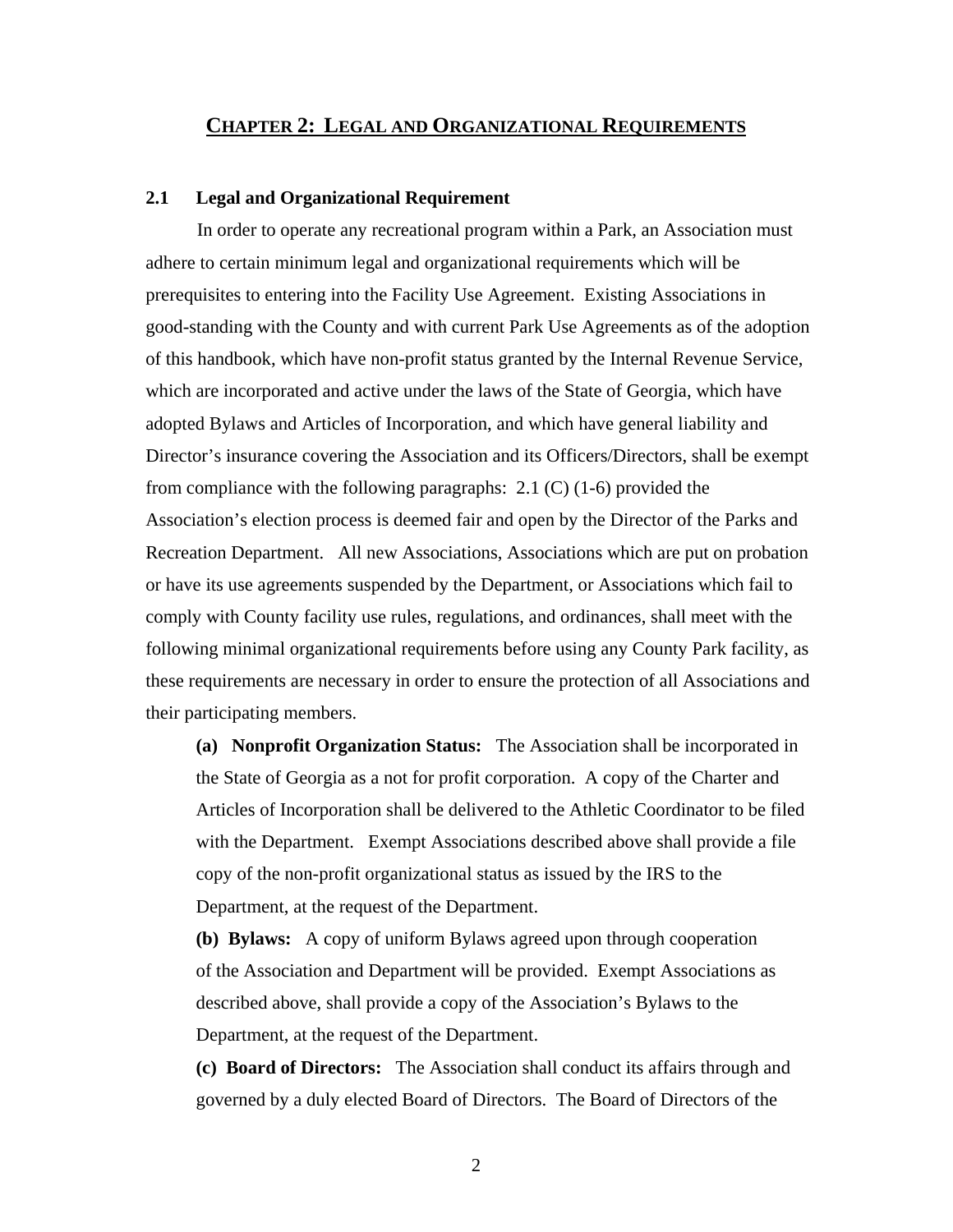Association shall be elected annually by the Association's membership in a manner that is consistent with and conforms to the Bylaws. All members of the Association, as defined by the Bylaws, shall have the opportunity to vote. The Bylaws shall include a provision which shall provide for the following:

- i) The president shall appoint a nominating committee consisting of five (5) Association members who will select a list of candidates. No currently serving Director may serve on the nominating committee. The nominating committee will serve one (1) year in the event of a special election.
- ii) Nominations will be accepted from the membership at large and a written list of nominees shall be submitted to the nominating committee at least five (5) days prior to the elections. The committee will prepare the ballots listing all eligible candidates. Incumbents will be listed first on the ballot. Unopposed candidates will be listed and must receive **one** (1) vote.
- iii) The names of all **ELIGIBLE** nominees will be entered on a single ballot and presented to the membership present at the annual meeting. There will be no proxy ballots or write in votes. Members who are unable to attend may request an absentee ballot from the nominating committee that represents the Association. Absentee ballots should be filled out, sealed and left with the nominating committee until time for ballot count. Members will cast their vote and depart the polling area at the time of election.
- iv) The nominees with the greatest number of votes shall be deemed to have been elected to the Board of Directors. The votes will be counted by the nominating committee and an Association member appointed by President of said Association. Annual elections will be held the second  $(2<sup>nd</sup>)$ Saturday in June beginning 2010. The newly elected Board will take office on August  $1<sup>st</sup>$  of that year. Effective August 1<sup>st</sup>, the majority of the Board of Directors shall be required to reside in and remain a resident of Douglas County and be an active member in good standing for one (1) year. Within fifteen (15) days of the election, a list of names, addresses and phone numbers of the newly elected Board of Directors shall be delivered to the Douglas County Parks and Recreation Department.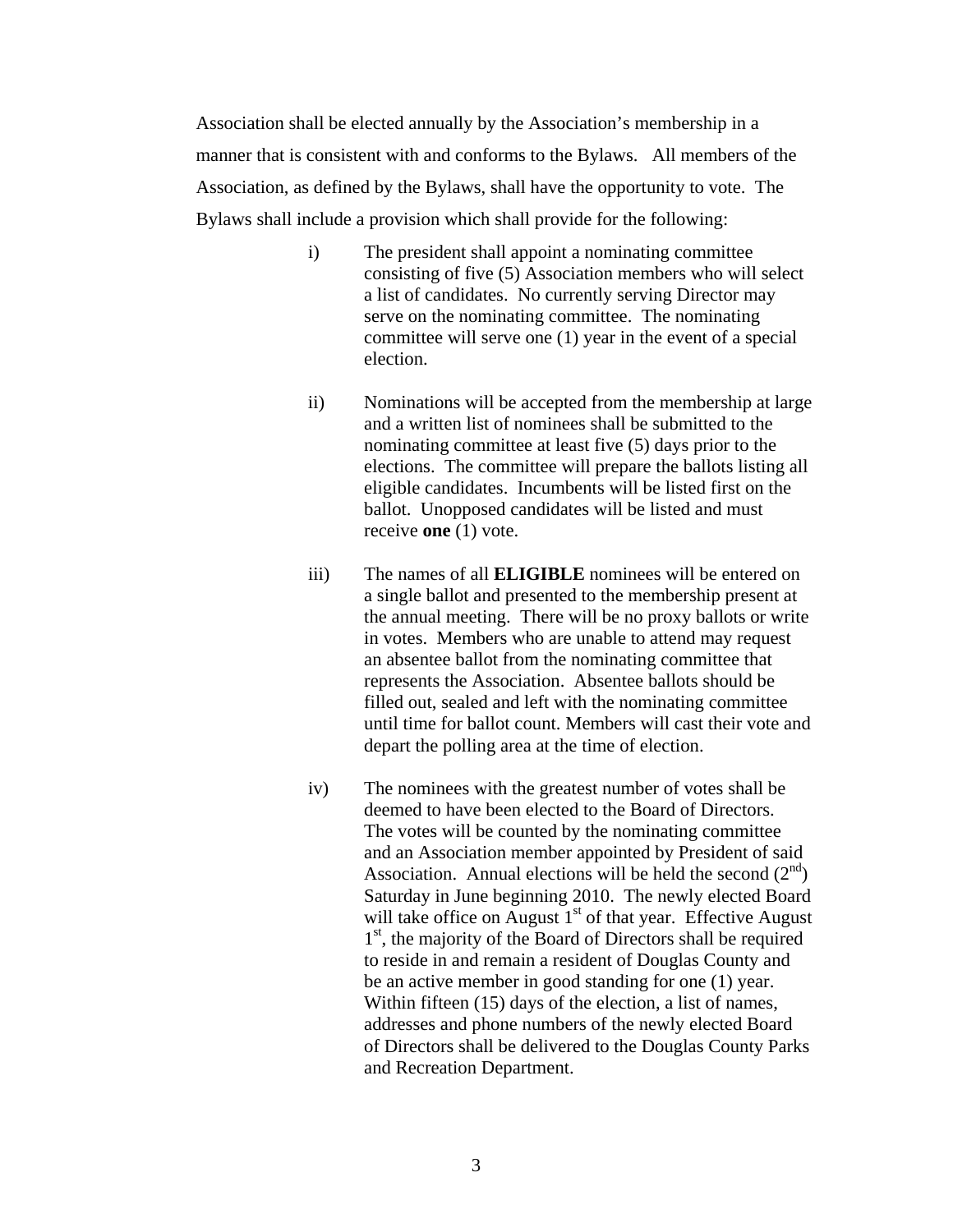- v) In the event of a vacancy, procedure will be as allows: For the position of President, the Vice-President shall fill this vacancy. All other Executive and Board positions shall be filled by a special election within fourteen (14) days if term remaining is greater than six (6) months. If term remaining is less than six (6) months, appointments shall be made by the President upon approval of the Board of Directors. The members will be notified two (2) weeks prior to an election if deemed necessary. From this point, general election rules will be followed as previously stated in the manual.
- vi) Exempt Associations as described above, shall hold elections as provided in the Associations' Bylaws and/or Articles of Incorporation shall hold elections as provided in the Association's Bylaws and/or Articles of Incorporation. The results of said elections shall be reported in writing to the Department within fourteen (14) days of said election.

**(d) Officers and Directors: No Director** of the Association or any volunteer performing a service for the Association shall receive payment of any kind for services rendered to the Association. Board members, however, may be entitled to a reduced or waived participation fee due to their volunteer efforts if the Executive Board deems it appropriate.

**(e) Department Liaison:** The Bylaws must empower the President or President's designee to act on behalf of the Association, to serve as direct contact to the Parks and Recreation Department liaison (appointed by the Director of Parks & Recreation) to the Department. These powers shall include the authority to make requests of the Department, to enter into contracts with the Department, and to commit funds to the completion of contracted projects. Any action taken by the President in the capacity as the liaison to the Department shall be binding on the Board of Directors and the members of the Association.

#### **2.2 Bonding of Directors and Officers and Concession Manager**

All Directors and Officers, Concession Managers and other members of the Association having responsibility for the collection and disbursement of money must obtain a security bond not less than **\$5,000.00,** or be covered by an insurance company authorized to do business in the state of Georgia. The Treasurer must obtain a surety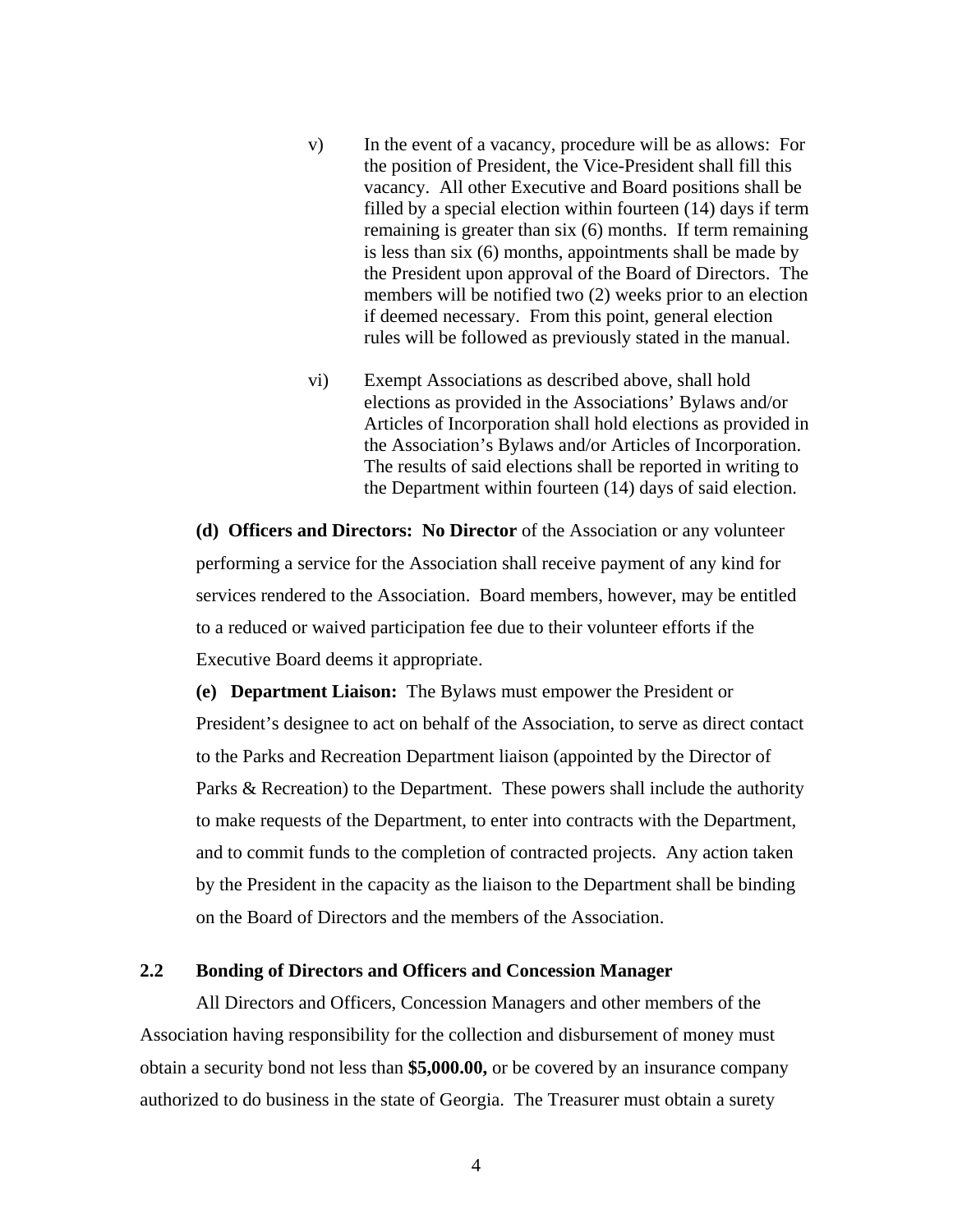bond not less than **\$10,000.00,** or be covered by insurance as specified**.** A copy of bond instruments or an insurance policy shall be provided to the Department to be filed.

### **2.3 Checking Accounts**

The Association shall maintain a checking account wherein all funds coming into the Association must be deposited. Statements will be sent to the President of the Association for verification of funds, copied, and presented to the Treasurer for reconciliation and preparation of the financial report. The signature card of each Association will require three (3) signatures in which any two (2) must be on a check **(NO IMMEDIATE FAMILY MEMBERS)** regardless of amount. The Department shall be entitled to a copy of all cancelled checks, bank records, and financial reports upon request of the Department. Failure to comply with the request within five (5) business days, excluding legal holidays and weekends, shall result in the temporary suspension of the Association and its Park Use Agreement. No Association Treasurer will write a check or allow a check to be written to cash. Also, none of the three signatures can sign a check that is written to them.

 No Association check shall reimburse an individual without an itemized receipt, clearly demonstrating the merchandise or service rendered. This will be accompanied by authorization from the President for such expenditures. The monthly financial statement will be read for approval at all Board meetings with copies given to all Board members and the Department. Any discrepancies will be brought to the attention of the Board of Directors and the Department immediately. The financial operation of the Association will be open to any member of the Association. This is in keeping with the Official Code of Georgia Annotated, Section 14-3-111, which states: all corporate minutes of any books of account are held open for inspection by any member of the Association, at any reasonable time.

#### **2.4 Liability Insurance Coverage**

 The Association shall provide comprehensive liability insurance coverage, including product liability insurance coverage for sports equipment and food, with the following minimum coverage:

**(a) \$**1,000,000.00 each occurrence- bodily injury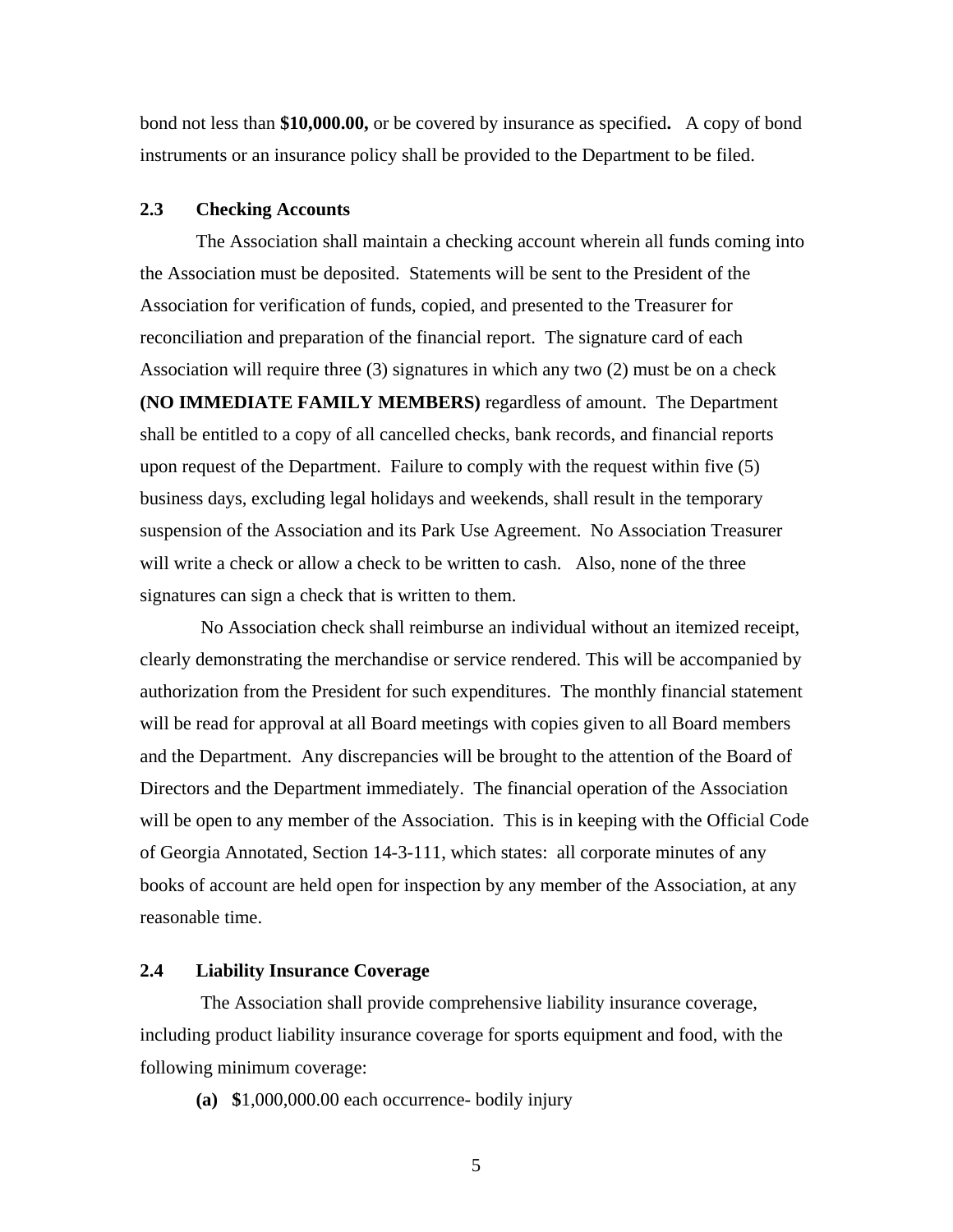**(b)** \$500,000.00 each occurrence- property damage, theft or loss of any kind. In addition to the player participants, the insurance policies shall cover volunteers, concession workers, field maintenance workers, coaches, umpires, referees and other individuals providing services to the Association. The policy of insurance shall name Douglas County as an additional loss payee and a copy of such policy shall be filed with the Department.

#### **2.5 Financial Responsibility and Reports**

 The Association shall assume the financial responsibility for the recreational programs it operates. The County assumes no responsibility for management of the Association's programs or for maintaining financial stability of the Association except for those run by the Department. Further, the County expressly assumes no responsibility for the financial well being or outstanding debts of the Association.The Association shall provide, to the Department, a copy of their annual tax return no later than June  $15<sup>th</sup>$ of each year unless the time limits are extended by the Department. Additionally, upon request of the Department, the Association shall provide a copy of its updated financial statement and a copy of the updated annual financial statement that has been approved and adopted by the entire Executive Board.

This documentation may be requested for review by the Department at the end of the calendar year and prior to the issuance of a Facility Use Agreement. All financial reports and tax returns must be prepared by a qualified accountant or bookkeeper and be certified by the preparer and President of the Association indicating the accuracy of the documents. All documents provided to the Department shall be subject to audit by the County. Any member of an Association shall also be entitled to receive a copy of any financial report required herein upon written request.

#### **2.6 Participation Reports and Fees**

The Association is required to submit to the Department, a Participation Summary and Report and complete the Association's participant rosters with names, ages, and county of residence for all programs. The appropriate fees for out-of-county participants shall accompany each report. Facility Use Agreements for the next succeeding year will not be granted until all reports, rosters, and out-of-county fees are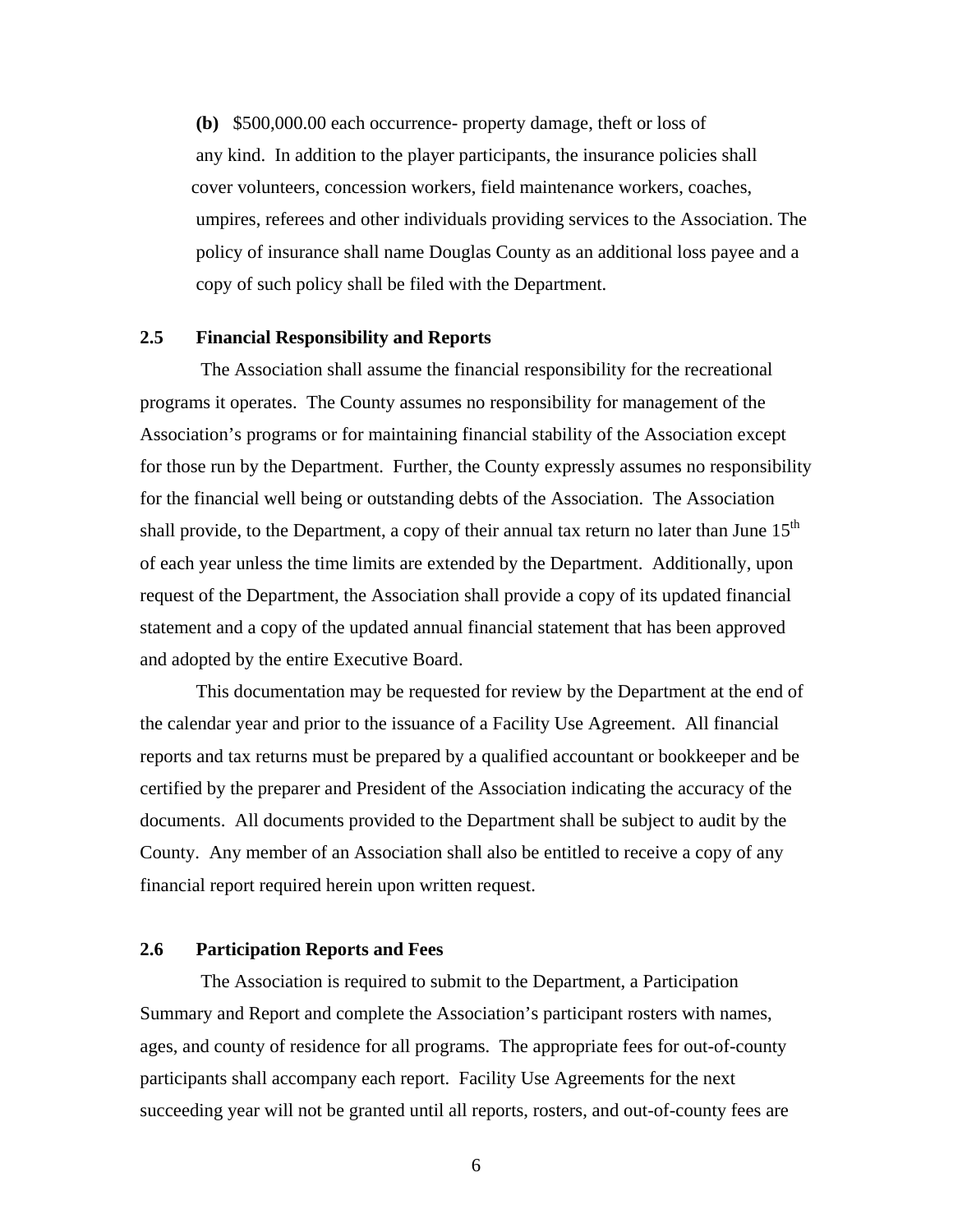received by the Department. Continued problems with an Association's failure to submit all supporting documentation on or before the date due could result in a delay of permits. It is the responsibility of the Association to collect the proper fees at the time of registration. All rosters will be submitted to the Department within thirty (30) days of the close of registrations for the particular season involved. (See Appendix B)

#### **2.7 Association Meetings**

The Association must have at least one (1) membership meeting per season of registrations, at a time and place per the Association's Constitution and Bylaws. Notice of membership meetings shall also be placed within the park, distributed electronically to members and/or displayed on the Association's website and provided to the Department no less than fourteen (14) days prior to the meeting date.

#### **2.8 Park Rules and Regulations**

Park rules and regulations, as pursuant to Ordinance No. 12.5 (1-21) shall be governed and enforced by the Parks Department.

## **CHAPTER 3: DEPARTMENTAL POLICIES**

#### **3.1 Certification Requirements**

**(a)** All coaches of baseball, softball, soccer, football and cheerleading youth sports programs operating at any Park or County facility shall be certified by a reputable youth sports coaches association. All persons responsible for organizing and implementing game participation (i.e.: coaches and assistants) are responsible for the well being of participants during practices or games (coaching, equipment safety, first aid). Every effort should be made to certify coaches prior to the start of the season; however, certification of coaches shall occur no later than twenty-one (21) days after the start of the season involved to accommodate newly recruited coaches based upon the needs of the Association. The cost of the certification clinic shall be at the expense of the person attending.

**(b)** The Association shall designate one individual from each sport to act as their Certification Officer. This person will be responsible for notification of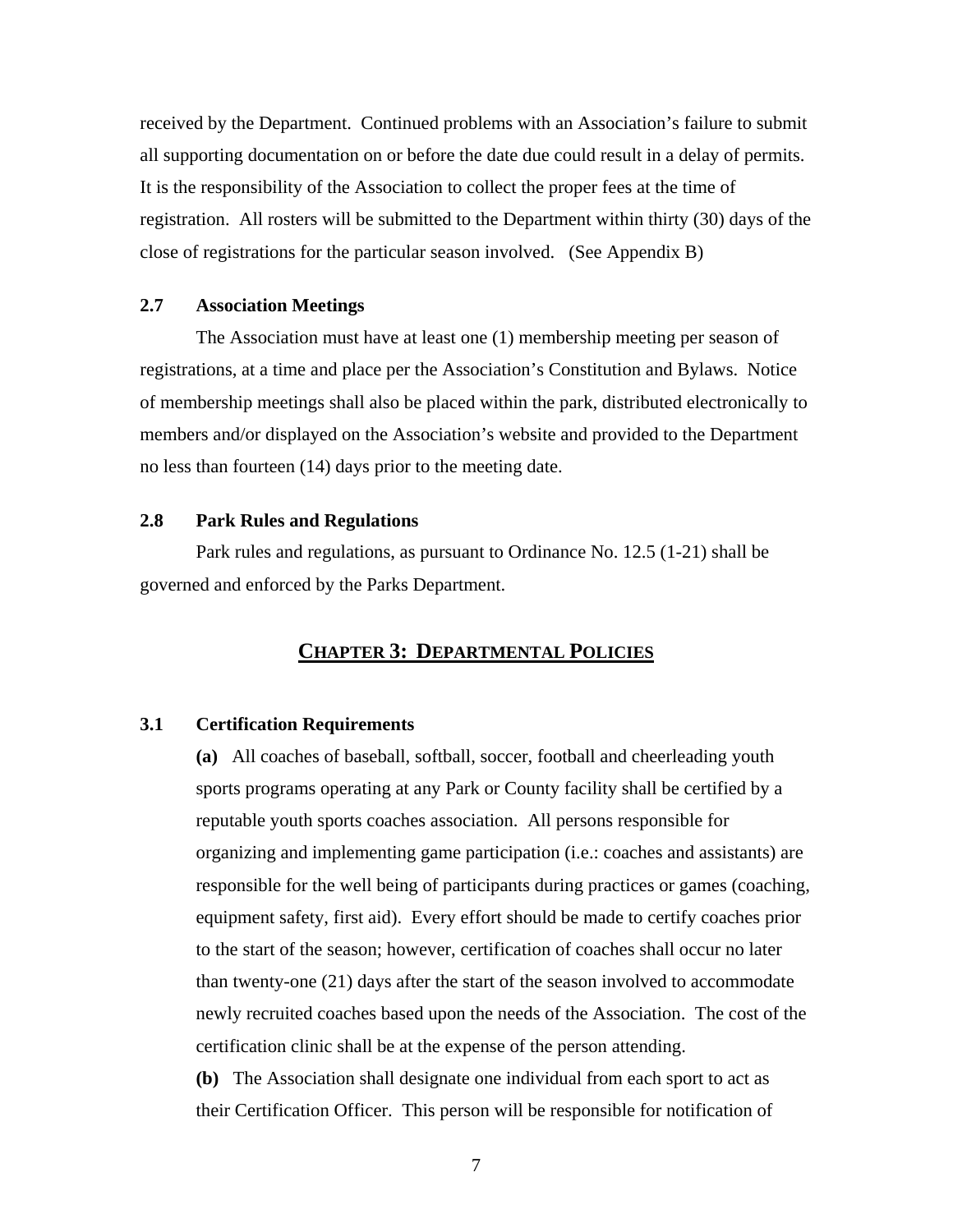clinics and assuring certification of all required persons in their Association, as specified in the Parks and Recreation Coaches' Certification responsibilities. The Certification Officer must provide the Athletic Certification with a complete list of names of all coaches at the beginning of the season.

**(c)** The Association using the services of a person required to be certified, who is not certified, shall be in violation of these rules and regulations. Random checks will be made during the season to assure compliance with the certification requirements.

**(d)** All coaches and assistant coaches must have a criminal background check on an annual basis. The consent form is furnished by the Douglas County Parks and Recreation Department. (See Appendix C)

#### **3.2 Non-Resident Policy**

 It is the primary responsibility of the County to provide programs and facilities for the residents of Douglas County. However, non-residents of Douglas County also have the privilege of using and enjoying the County's Park system. Therefore, a "Non-Resident Policy" shall be in effect for both individual and group participation in programs and reservation procedures in community Parks and revenue-producing facilities for participants who do not reside in Douglas County.

# **(a) Director/Officers:** The Executive Board (**NO IMMEDIATE FAMILY MEMBERS MAY HOLD EXECUTIVE BOARD OFFICES**

**AT THE SAME TIME)** (President, Vice President, Secretary, and Treasurer) shall be residents of Douglas County and remain residents during their term of office, except as specifically approved by the Director of the Parks and Recreation Department based upon demonstrated need by the Association. Notwithstanding the foregoing, no exemption shall be authorized for the President, or anyone who would act in the place of the President in his/her absence. The **MAJORITY** of the Board of Directors must be residents of Douglas County and remain residents during their term.

**(b) Registration and Participation:** Dates for all Association's registrations will be set by the board at its meeting prior to each sport's season. Dates, times, and locations of the registration period will be published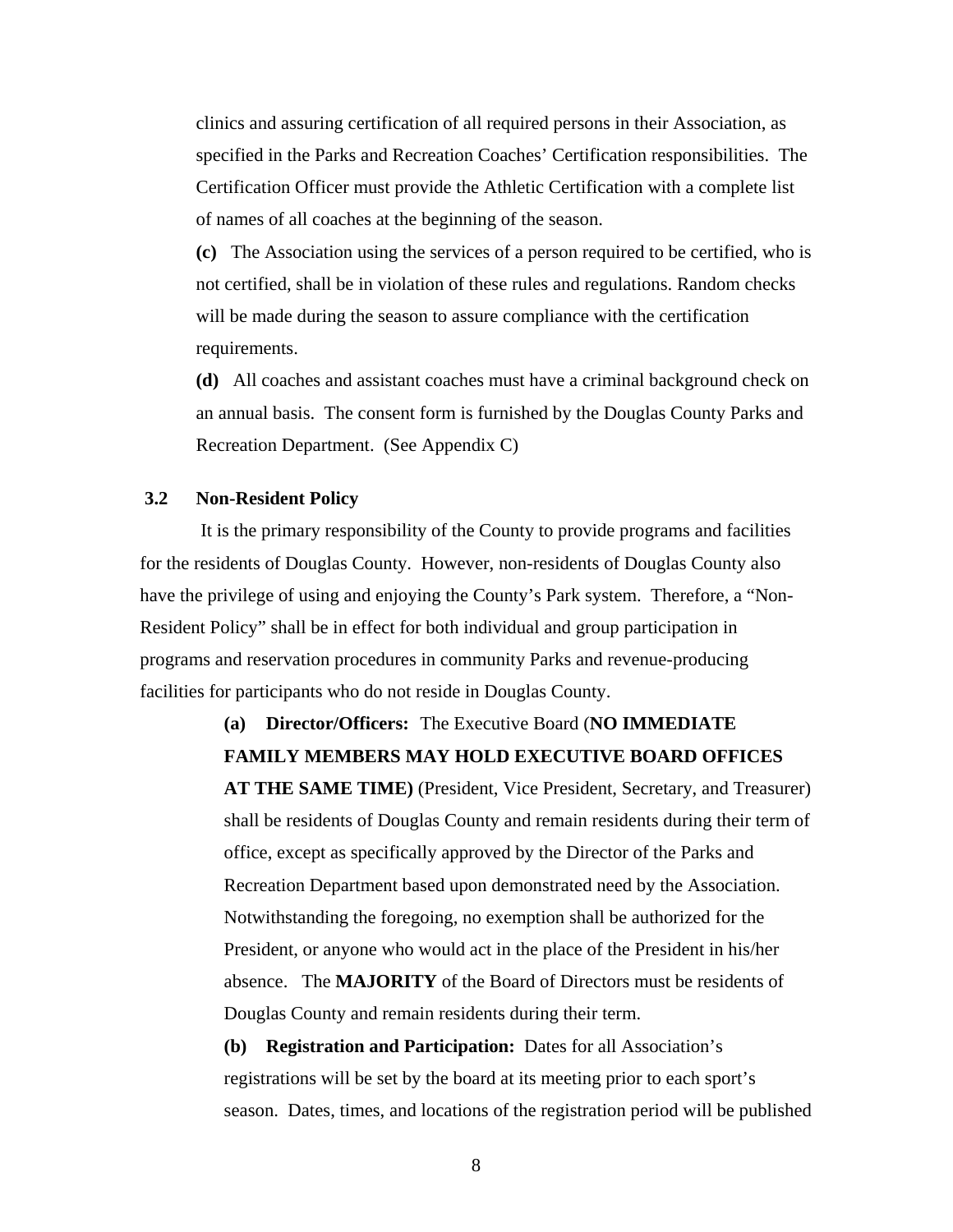by the Association and a copy forwarded to the Department. Non-residents of Douglas County may be allowed registration and participation privileges only after all reasonable efforts have been made to register Douglas County residents. After registration has closed, no out-of-county applicants should take precedence over any in-county residents.

**(c) Fees:** Non residents will be assessed an out-of-county fee to participate in and utilize Douglas County programs. The non-resident fee shall be \$25.00 per child, per sport, per year. **ALL FEES MUST BE TURNED IN TO THE DOUGLAS COUNTY PARKS & RECREATION DEPARTMENT WITHIN TWO (2) WEEKS AFTER THE REGISTRATION DEADLINE.** 

**(d) Facility Reservations:** It is the County's policy to maximize utilization of existing facilities of the Department. Recognizing the need for advance reservations to ensure for proper publicity, planning etc., the County authorizes facility reservations on a first-come, first-serve basis. Priority shall be given to Associations in good-standing with an approved Park Use Agreement in place, then to residents of Douglas County. Facilities where reservations are not accepted shall be available to any person on a first-come first-serve basis.

#### **3.3 Sunday Field Usage**

 Sundays are to be used by families and individuals for open play or free play at Parks on a first-come, first-serve basis, except where an Association in good-standing has an approved Park Use Agreement. Uses such as large picnics, rain-outs, family gatherings, inter-business competition, etc., under certain circumstances, may be approved and permitted by the Department on Sundays due to the nature of the gatherings as hereinafter provided.

#### **3.4 Tournament and Special Event Reservations**

**(a)** Weekend tournaments may be allowed and a permit issued in community Parks, if they do not conflict with Department sponsored programs and activities, or Associations' Park Use Agreements. It shall be the responsibility of the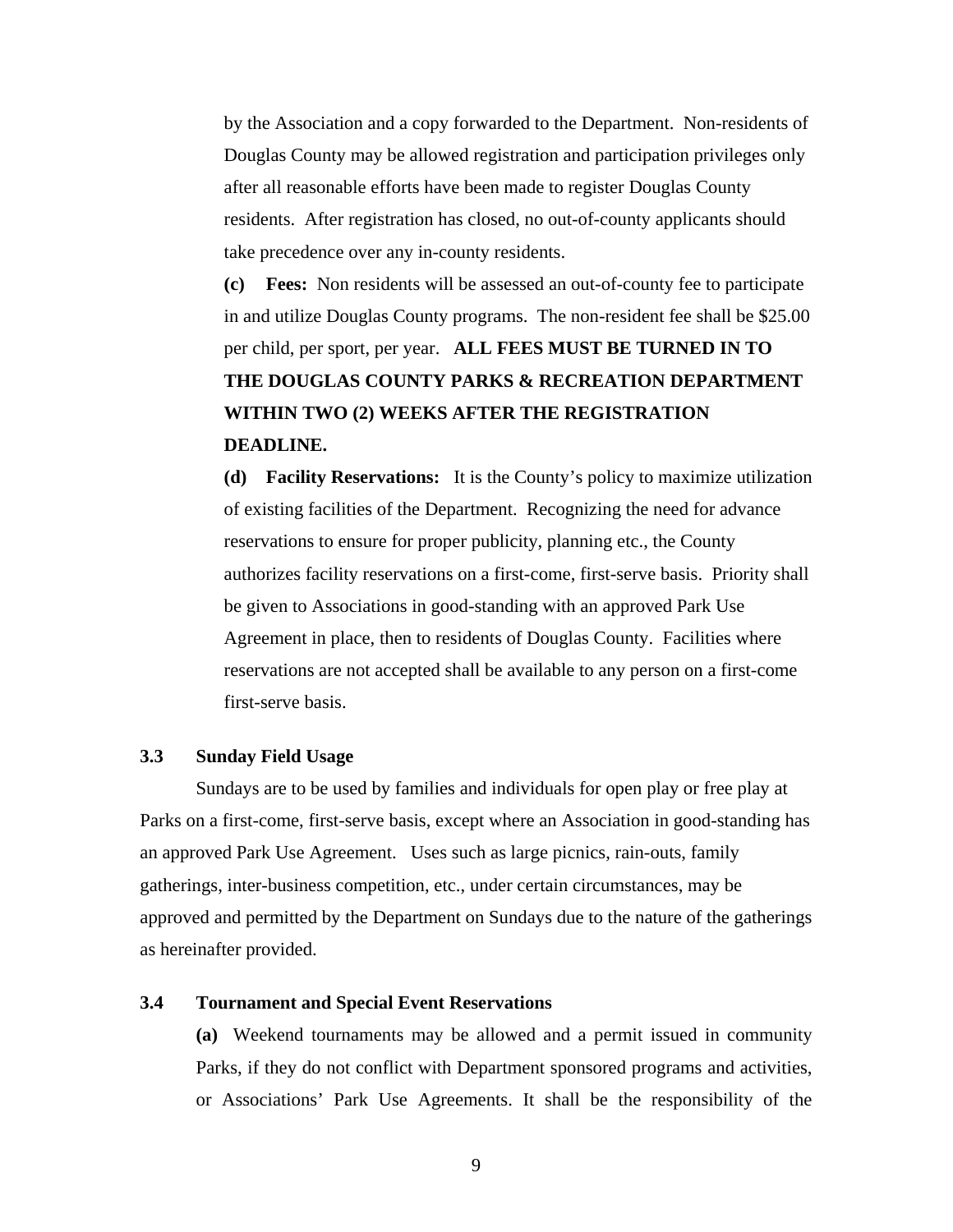Department to determine whether, and under what circumstances, such tournament shall be allowed.

**(b)** Special events such as fundraisers, barbeques, opening days, parades etc., as well as tournaments of any kind or level, are not included as part of the Facility Use Agreement for the season and must be requested separately in advance by the Association. Outside groups, individuals, other organizations, or entities wishing to conduct tournaments or special events must submit a special event request form a minimum of fifteen (15) days in advance of the requested date. Sanctioned tournaments, in which no fees are charged in addition to the registration for league play, must be submitted to the Department for approval, before bids are submitted to the governing league. If approved by the governing league, a copy of the letter of notification must be provided to the Department, accompanied by a Special Event / Tournament Request form. (See Appendix D) Fees will be due on all tournaments unless approved, in advance and in writing, by the Department. Associations hosting invitational tournaments must pay the Department \$10.00 for an in-county team and \$20.00 for an out-of-county team. Fees apply to individual fundraisers only.This fee is to offset County incurred expenses during the tournament (lights, electricity, maintenance supplies, restroom supplies, extra Park Security, and portable restrooms). Association awarded post-season tournaments (ASA, USSSA, NSA, AABC, Pony, Little League, etc.) and Association sponsored tournaments and events will not be assessed any fees; however, the hosting Association will immediately permit the needed fields and notify the Department of needed preparation, allowing the Department to coordinate the workload for all the Parks.

#### **3.5 Revenue, Fees and Charges**

**(a) Uses of Revenue:** All revenue received by the Association must be used for the use and benefit of operating the youth sports program or to defray the cost of facilities/athletic fields in the Parks.

**(b) Registration Fees:** Registration fees should be fair and equal to all participants.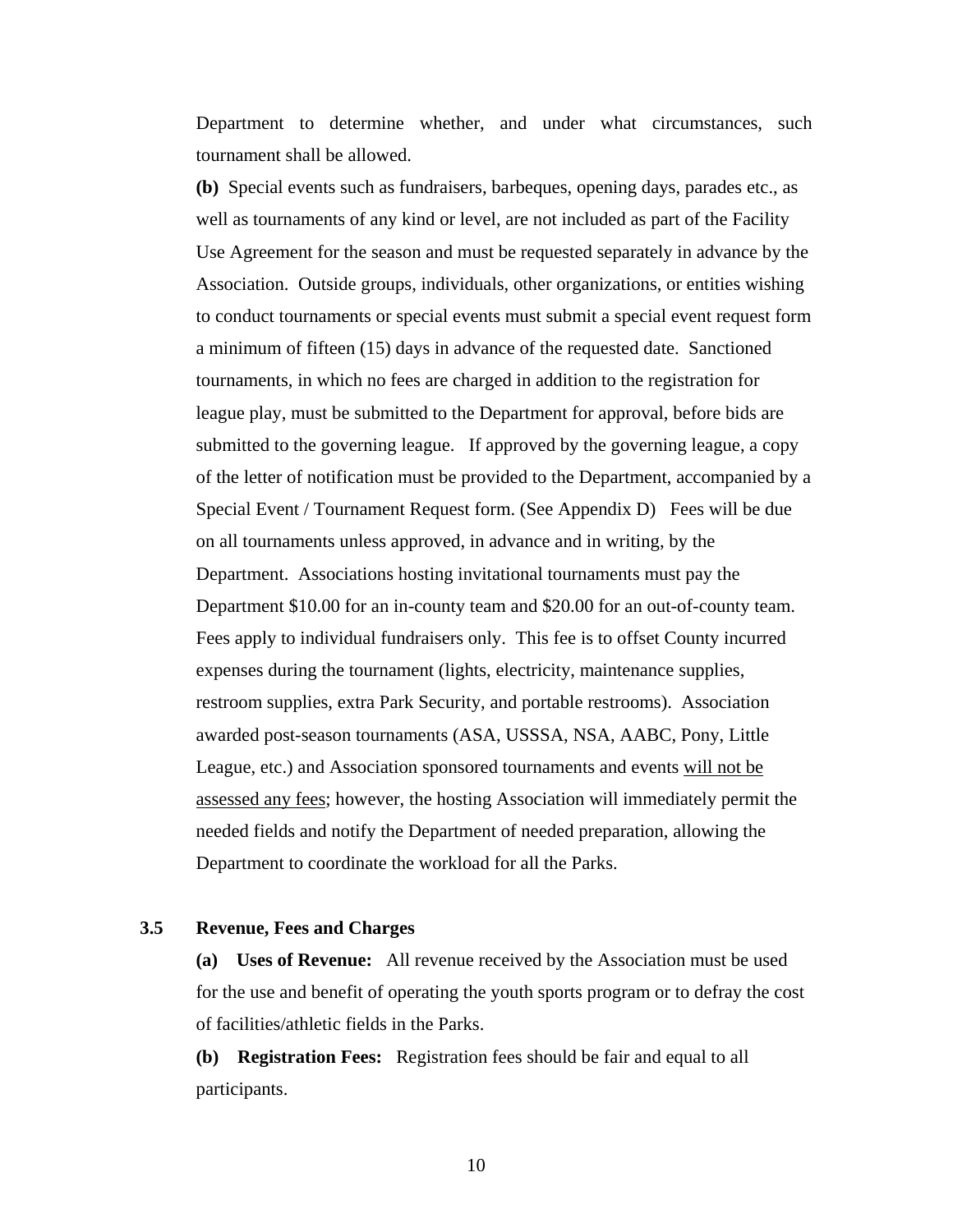**(c) Out-of-County Fees:** All program participants, who reside outside of Douglas County, will be assessed with an out-of-county fee, as established by the Douglas County Board of Commissioners. It shall be the responsibility of the Association to verify the county of residence for each participant and collect the fee. The out-of-county fee shall be \$25.00. Douglas County employees living outside of Douglas County will be exempt from paying out-of-county fees.

**(d) Financial Assistance:** The Association shall have the authority to establish a scholarship program within financial limitations, and to approve or deny each request based on each individual application. (See Appendix E) Free or partial scholarships will be subject to the sound financial judgment of the Association involved.

**(e) Admission Fees:** Admission fees may be collected by the Association for tournament play, special events and opening and closing ceremonies, or when required by the governing league. The Department shall receive two (2) weeks notification of intent to charge fees by submittal of the special event form as fees are a means to generate funds for special events held by Associations. Refusal to pay means denial of entry to the event. Special events requiring admission fees may be held with two (2) weeks advance notification and submission of a Special Event form to the Department. Due to design and layout, some Associations may be unable to isolate entrances and exits to certain parks and events. Persons wishing to utilize park facilities at this time as a Park patron, not a spectator, cannot be denied entrance. Donations may be requested. In order to maintain the financial integrity of existing exempt Associations, gate fees charged by exempt Associations as described above shall be allowed, so long as the Department receives the advance notice described herein.

#### **3.6 Utilities**

Utility bills will be monitored to ensure the Association's cooperation in conservation. Field lights may not be used during the daylight hours, more than fifteen (15) minutes after the evening schedule has been completed or for any time period deemed unreasonable by the Department.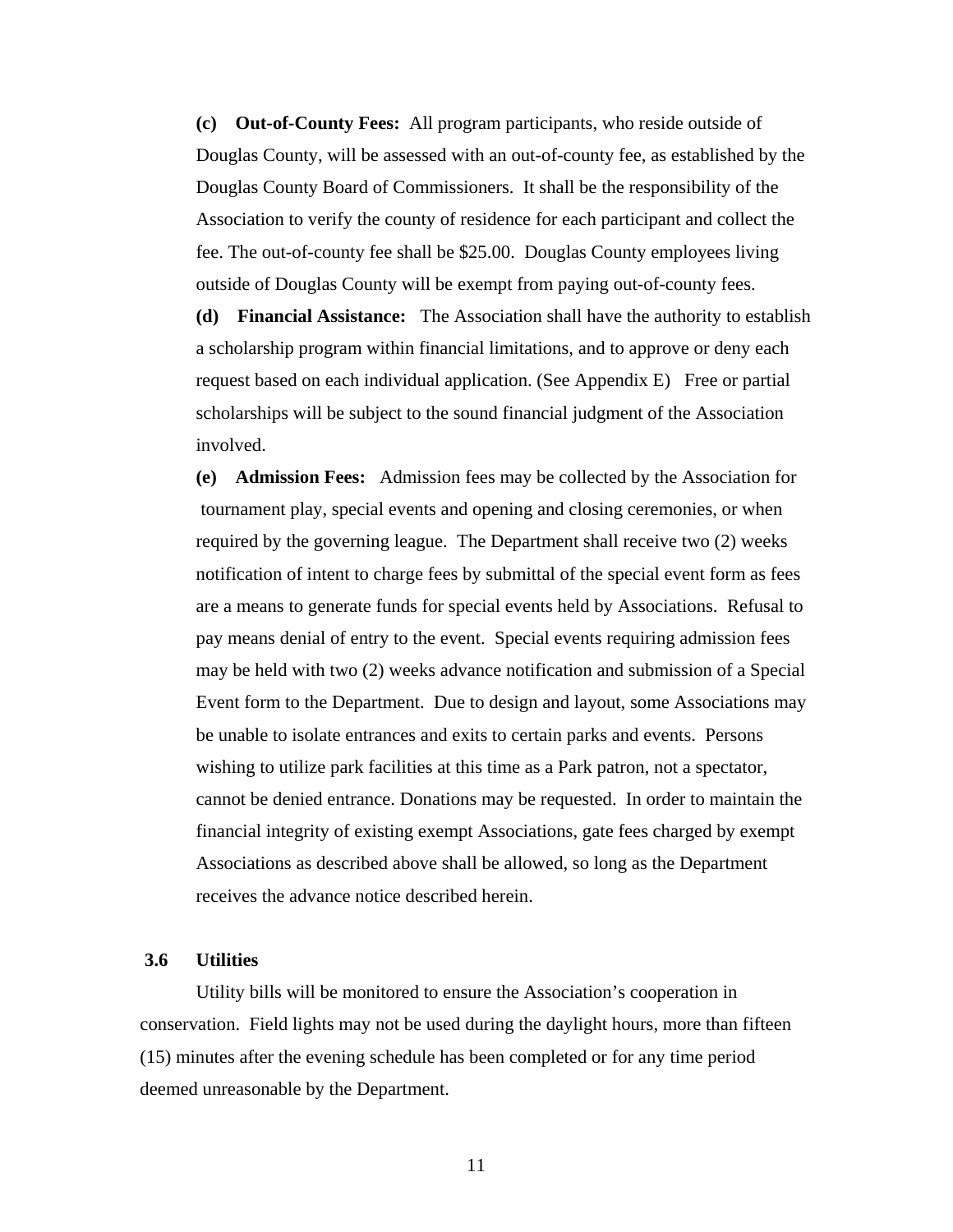#### **3.7 Safety Loss and Prevention**

**(a)** The Association is responsible for operating its program in as safe of an environment as possible. The Association is required to inspect all fields, equipment and other facilities before each use to ensure safe conditions and proper maintenance. All sports equipment must meet national safety standards and regular inspections as to the condition of the equipment should be performed. This includes equipment rented or loaned to participants by the Association. The Association must have a sufficient number of adults present to supervise all scheduled activities from the time the youth arrives until every boy and or girl has left the area**.** All doors, to all buildings, light rooms and electrical panels, are to be checked and secured at the end of each use.

**(b)** It is the responsibility of the Association through its officials and coaches to ensure that all participants play under safe weather conditions. Furthermore, it is required that the Association stress, with great importance, to all coaches, managers, team business managers and other participating personnel, the potential life threatening situations created by inclement weather conditions (i.e. lightning, tornadoes) and to ensure immediate evacuation of all participants to a safe location when necessary. The Association is responsible for immediately notifying the County of any damage or hazardous conditions. Any Department personnel that determine that a hazardous or unsafe condition exists will have the authority to shut down and close the facility.

### **3.8 Key Distribution**

The Department has installed the "Best Lock" system in all Parks. The Association and its key holders must read and agree to the Lock Procedure Agreement and sign a "Key Contract" before being issued keys. (See Appendix F)

#### **3.9 Community Impact**

The Association shall be responsible for taking all precautions to prevent litter, noise, traffic and parking problems, etc., which would be a nuisance to other park patrons and residents around the Parks. Parking areas are designated and the parking ordinance will be strictly enforced.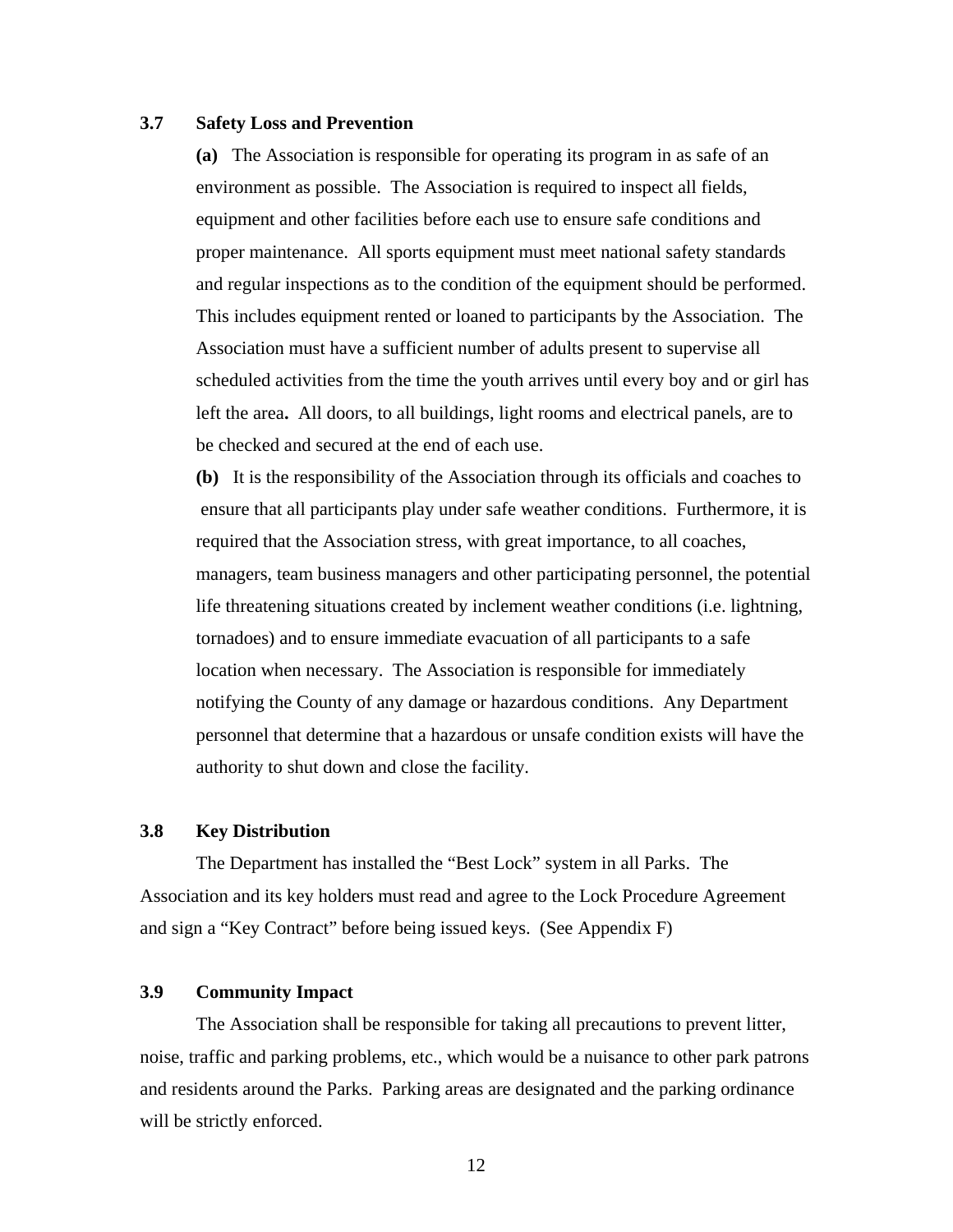#### **3.10 Association's Operation and Maintenance Responsibility**

**(a)** The Association shall be responsible for all field preparation for games and practice sessions except where Department maintenance staff are located, and beyond regularly scheduled maintenance services provided by the County. These would include tasks such as preparing fields, cleaning restrooms and litter collection during the time the Association's activities are in progress.

**(b)** The Association shall be responsible for policing around athletic fields, parking lots, restrooms and in the concession stand. This task shall be accomplished before leaving the Park each night. All trash must be placed in trash receptacles and dumpsters.

**(c)** The Associations shall not apply any chemical, fertilizer, pesticide, or herbicide of any type to any field, lawn or soil in any Park without prior approval from the Department**.** The Association can be held liable for any act, which in determination by the Department creates a hazard to participants or damage to any Park facility.

#### **3.11 Public Use of Fields**

All Parks and Recreation facilities located therein are available for public use. Those facilities under a Facility Use Agreement are available first to the contracting Association for scheduled games, activities, practice or maintenance. When not in use by the Association, the facilities are available to the public on a first-come, first-serve basis (with the exception of any field closed for maintenance, inclement weather, or repair and in compliance with County and Park ordinances).

#### **3.12 Sub-Lease/ Loan of Facilities**

Park facilities under a Facility Use Agreement to the Association may not be subleased or loaned by the Association to a third-party for the purpose of conducting additional youth sports activities or for making personal, monetary gains. Any thirdparty agreement and associated fees must be negotiated and contracted by the Department. The Association shall not enter into any contract with a third-party for the use or occupancy of any Park, facility, building, or concession stand unless first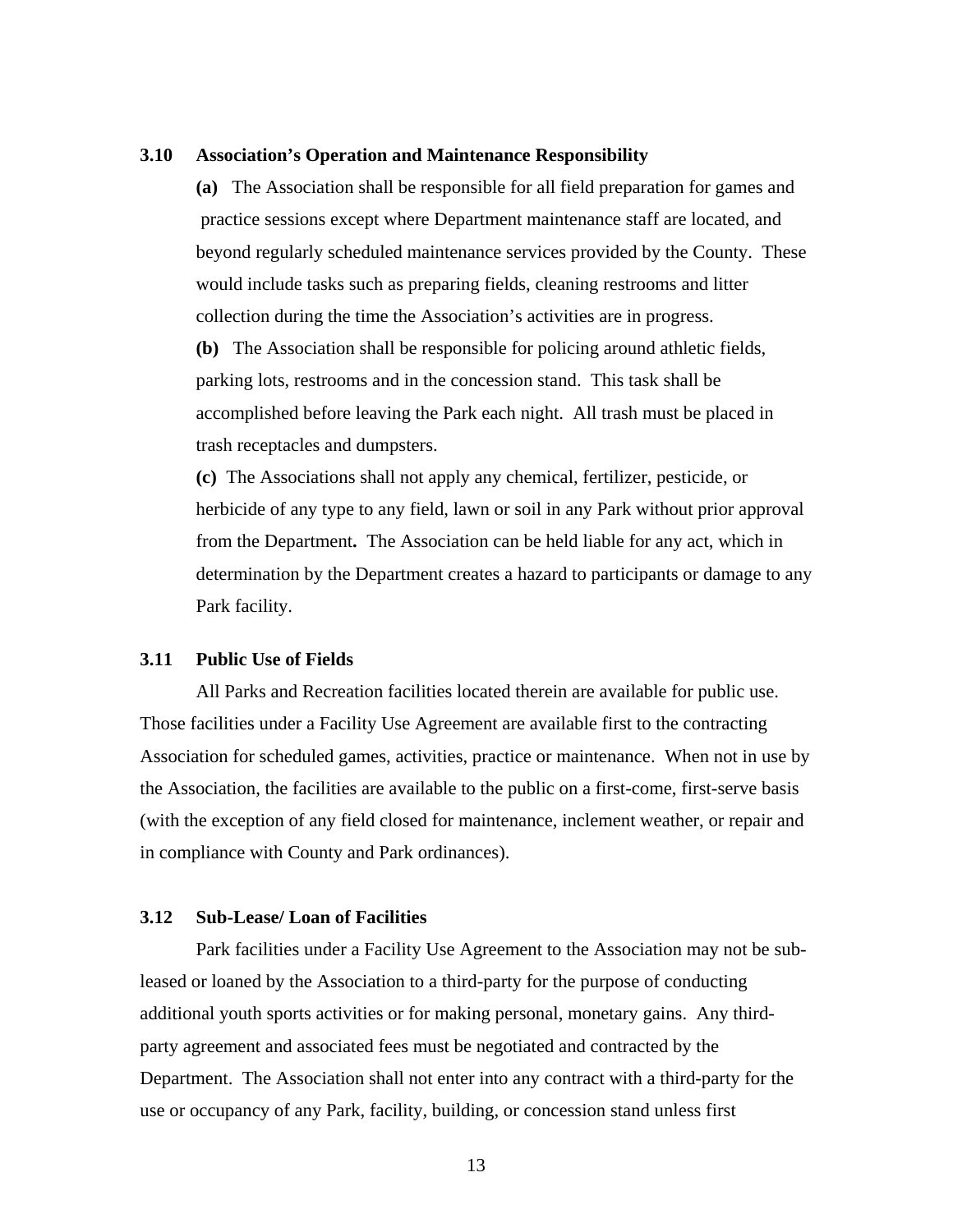approved, in writing, by the County. Existing lease agreements for concession stand operations during Association events shall be recognized provided a copy of the lease is filed with the Department.

#### **3.13 Concession Operations**

**(a)** All concessions operated in a Park shall meet Douglas County Health Codes. The Department shall maintain concession facilities, to include plumbing, electrical repairs, and painting. The Department will also provide keys according to policy and will conduct regular fire and building inspections. Absolutely no one under the age of 15 (fifteen) shall be allowed in the concession stand for the purpose of cooking. Only adults are allowed to operate grills, fryers, etc. No pets are allowed in the concession area.

**(b)** The Association, except in the case of a pre-existing concession lease agreement, shall be responsible to for:

- i) Obtaining a food service permit from the County Health Department (if law applies) and submitting a copy of the permit to the Department.
- ii) Purchasing, maintaining, and repairing all concession equipment.
- iii) Cleaning concession interior (sinks, floors, etc.) and exterior counters.
- iv) Bagging all trash and placing it in outside containers.
- v) Contacting the County for building maintenance and to report vandalism.
- vi) Collecting and paying local and state sales tax (if law applies).
- vii) Maintaining an active list of volunteers for operation.

Except as provided herein, no concession stand will be leased out to individuals, unless approved by the Department. Associations may elect to pay an individual an hourly wage to operate the concession stand. Teams, in lieu of team worker participation, may pay concession stand work wages. If one of the plans mentioned above is adopted, no Association member will be used for volunteer staffing of the concession stand. If the Association elects to operate the concession stand, the Board of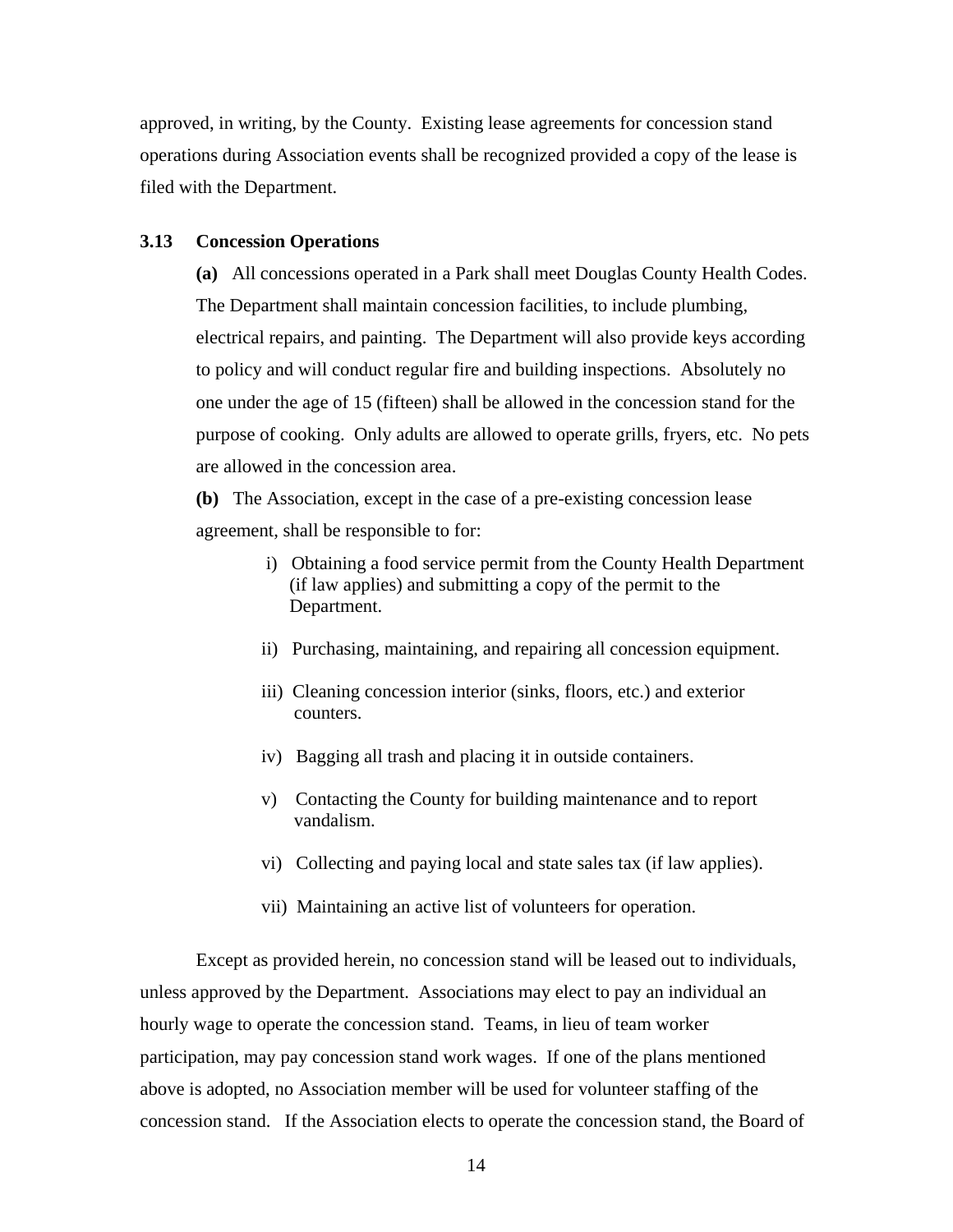Directors will put a fair system for work assignments into effect. Each Association shall implement a system that will reflect expenses and the profit margin of operating the concession stand. This report will become part of the Board meeting report, and be included in the Association's annual financial report. No individual or company can operate a sales or service operation, on County property, that competes with the Association. Any revenue producing clinics or any individual team fundraising activities (flea markets, fairs, raffles, food sales, etc.) must have prior approval from the Board of Directors and a five (5) day advance notice shall be given to the Department.

#### **3.14 Restrooms**

**(a)** The Department will maintain the restrooms and supply paper products a minimum of once a day, Monday through Friday, excluding County holidays.

**(b)** The Association shall be responsible for keeping the restrooms clean in the evenings, weekends, and holidays.

#### **3.15 Signs**

Signs and banners must comply with Douglas County Sign Ordinance. No sign shall advertise an activity, service or product prohibited by the laws or regulations of the Federal, State or Local Ordinances. No sign shall advertise tobacco, tobacco products or alcohol.

#### **3.16 Registration Signs**

The Association is permitted to place informational, portable, light board type signs or banners at Park entrances to announce registration or special events. These signs must adhere to the Douglas County Ordinance. Signs must be a minimum twenty (20) feet away from the curb and ten (10) feet off the road right-of-way. These signs cannot block the views of Park entrances or Park signs. Signs must not create traffic hazard. The Department will remove any sign not in compliance.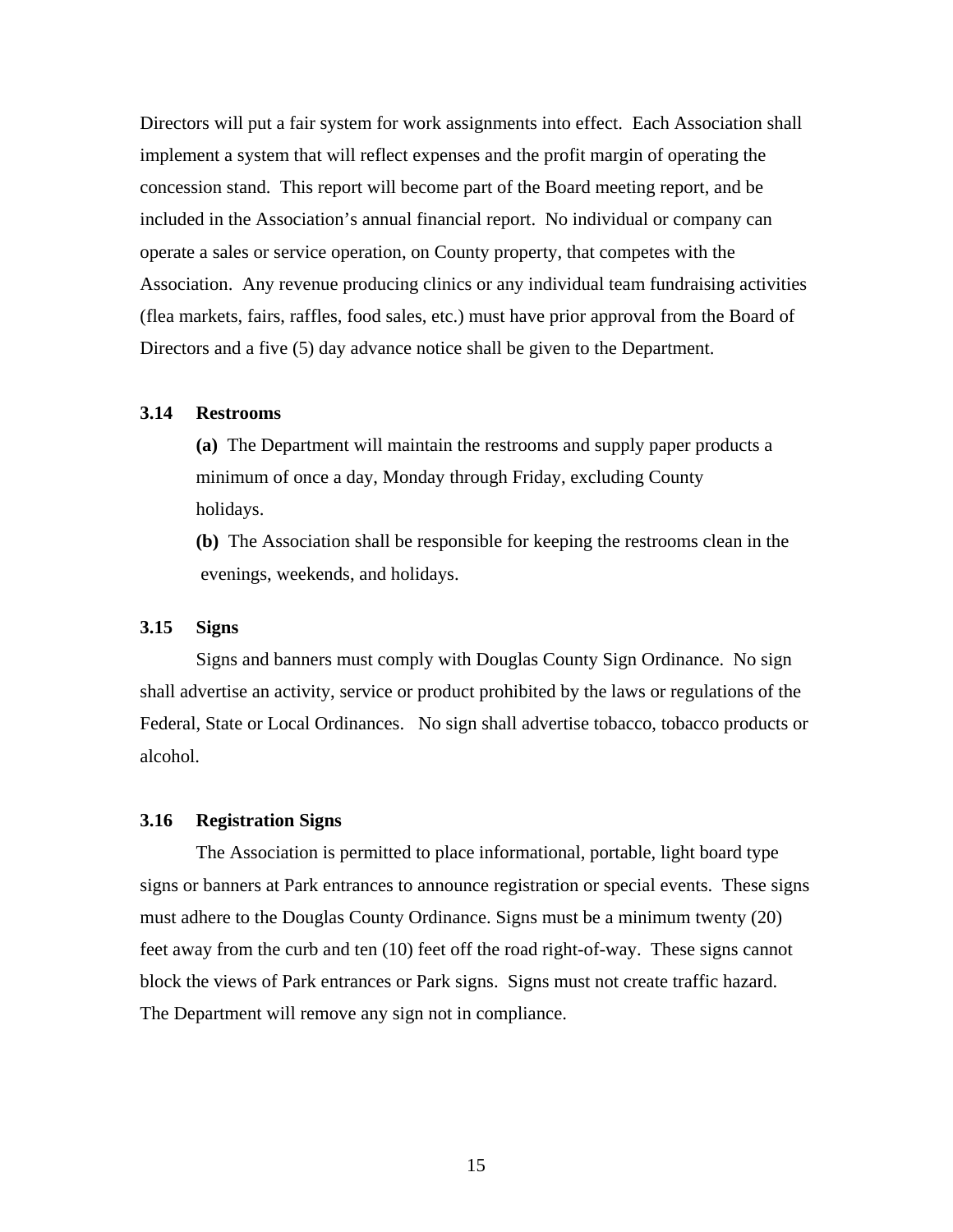#### **3.17 Discrimination**

The Civil Rights Act of 1964 includes several sections. The particular portion of interest, and primary concern, is called Title VI (42 U.S.C.2000 D), which states, in relevant part, that:

"No person in the United States shall on the grounds of National origin, be excluded from participation in, or be denied the benefits of, or be subjected to discrimination under any program or activity."

The County regularly certifies that Douglas County complies with the above law. Therefore, subject to appropriate classification purposes of ensuring the safety, health and welfare of participants, each Association agrees that persons shall be offered the opportunity to participate regardless of race, color, religion, national origin, sex, and handicap, unless such participation would create a risk to the participant.

#### **3.18 Equal Opportunity**

It is imperative that the Association, in cooperation with the Department, is in compliance with equal opportunity legislation. The following provides examples of how this may be accomplished:

 **(a)** Citizen Involvement: Citizens should be involved in the total planning effort for both programs and facilities being planned and administered by the Association and the Department. A plan of action should be followed to open new channels for citizen participation (i.e.: sub-board, team mom or assistant coach). Although citizen involvement is encouraged for coaching, managing, and other positions of leadership, the age requirement for head coaches or managers is recommended to be twenty-one (21) years of age, an assistant at least eighteen (18) years of age.

**(b)** Facility Maintenance: All Parks of the same type within the system shall be operated and maintained on an equal basis.

 **(c)** Programs: All recreation programs conducted within the Parks, by the Association and the Department shall be open to the general public and shall not be duplicated for the purpose of encouraging segregation. Staffing assignments shall not be made on the basis of race or sex, but on the basis of the activity being offered.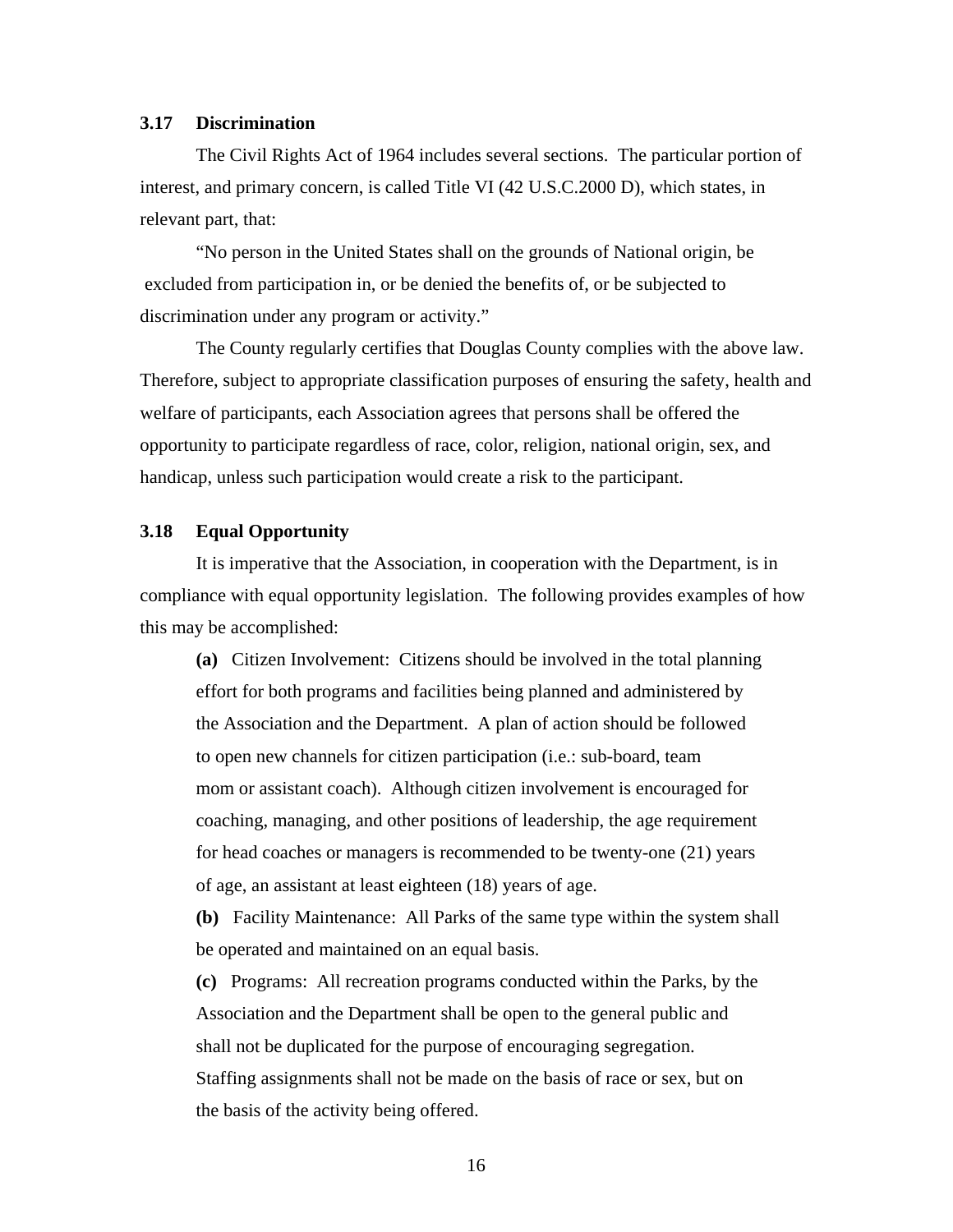#### **3.19 Program Requests**

Associations wishing to expand their program within the Park shall submit a written program outline to the Department. This proposal must be received a minimum of thirty (30) days in advance of the date planned to begin promoting the program. Associations may not provide programs in direct competition with Department sponsored programs. The Department will review the program for benefits and need as well as the indirect cost to the Department caused by the program. No program shall be initiated without Department approval.

## **3.20 Amendments**

The Department may, at its own discretion, make amendments to this manual as required to meet the existing needs of the Department or the program with the approval of the Douglas County Board of Commissioners.

#### **3.21 Naming of Parks and Memorials**

No Douglas County property (i.e. Parks, fields, buildings, pavilions, roads) may be named or dedicated for someone by anyone other than the Douglas County Board of Commissioners. No permanent memorials may be placed on any County property without permission from the Department and approval of the Douglas County Board of Commissioners. Applications will be accepted for consideration through the Department and forwarded to the Douglas County Board of Commissioners for approval. (See Appendix G)

#### **CHAPTER 4: OPERATIONAL PROCEDURE FOR ASSOCIATIONS**

#### **4.1 Permit to Close a Field**

All fields are open for public use except when the Associations have scheduled games, practices, maintenance, repair, and in the circumstance of inclement weather. The Department reserves the right to alter or cancel a scheduled activity in any Park when it decides that such use would damage facilities, or would not be in the best interest of the user's general health and welfare. Any Association's individual team who willingly plays on a field and causes unnecessary damage may be assessed a fee to recoup repair costs.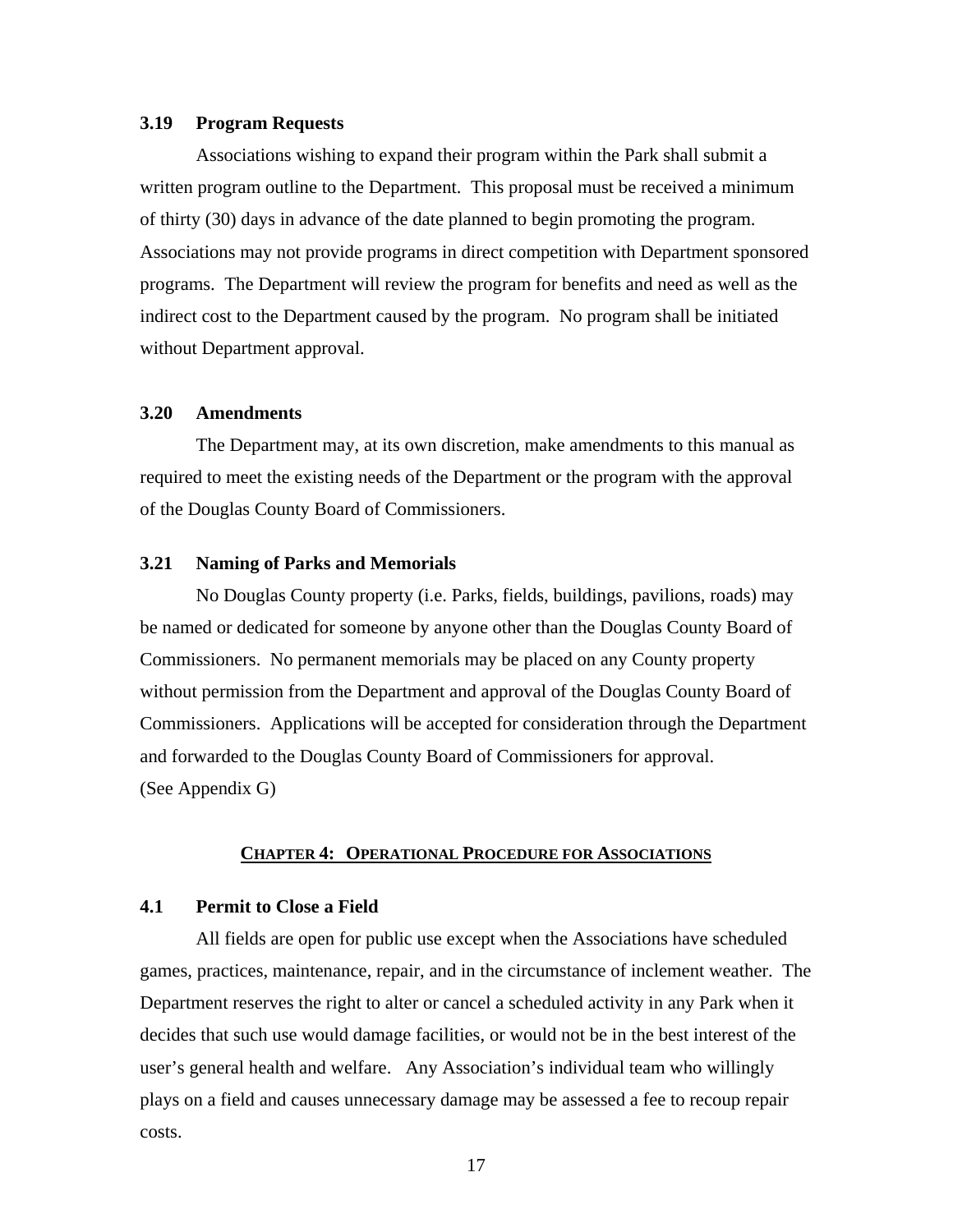#### **4.2 Requests to Make Facility Improvements**

All plans for improvements or alterations to facilities must be submitted, in written form with details and designs, to the Department for review and approval. These plans must meet all Federal, State, and Local Building codes and are subject to approval and inspection by the appropriate departments of the County. Work may proceed only after written approval is obtained from the Department and other appropriate departments of the County. The six (6) steps to request a facility improvement are as follows:

- i) Applications are to be submitted to the Department.
- ii) If approved, the project must be included in the next year's budget. Large improvements must be incorporated in the next year's capital improvement budget.
- iii) The Association must pay their contribution to the County before any work may begin.
- iv) All materials and work must meet the Department's specifications. Substandard materials will not be permitted under any circumstances.
- v) All proposed projects must meet new Federal, State, and Local construction codes and ADA requirements for accessibility within the facility and all support facilities. All projects costs for the facilities and supporting amenities must be incorporated into the initial construction funding.
- vi) All improvements shall become the property of Douglas County.

All plans for improvements, alterations, or additions to facilities must be submitted on a "Facility Improvement Application." (See Appendix H) The details and designs for the improvement shall be submitted to the Department for review and approval. These plans must meet Federal, State, and Local commercial building codes and are subject to the approval and inspection by the appropriate departments of the County. Work may start only after written approval from the Department is received. All requests must be accompanied by a plan of funding. If the project is approved, it shall be included in the budget for the next year. Applications for Department projects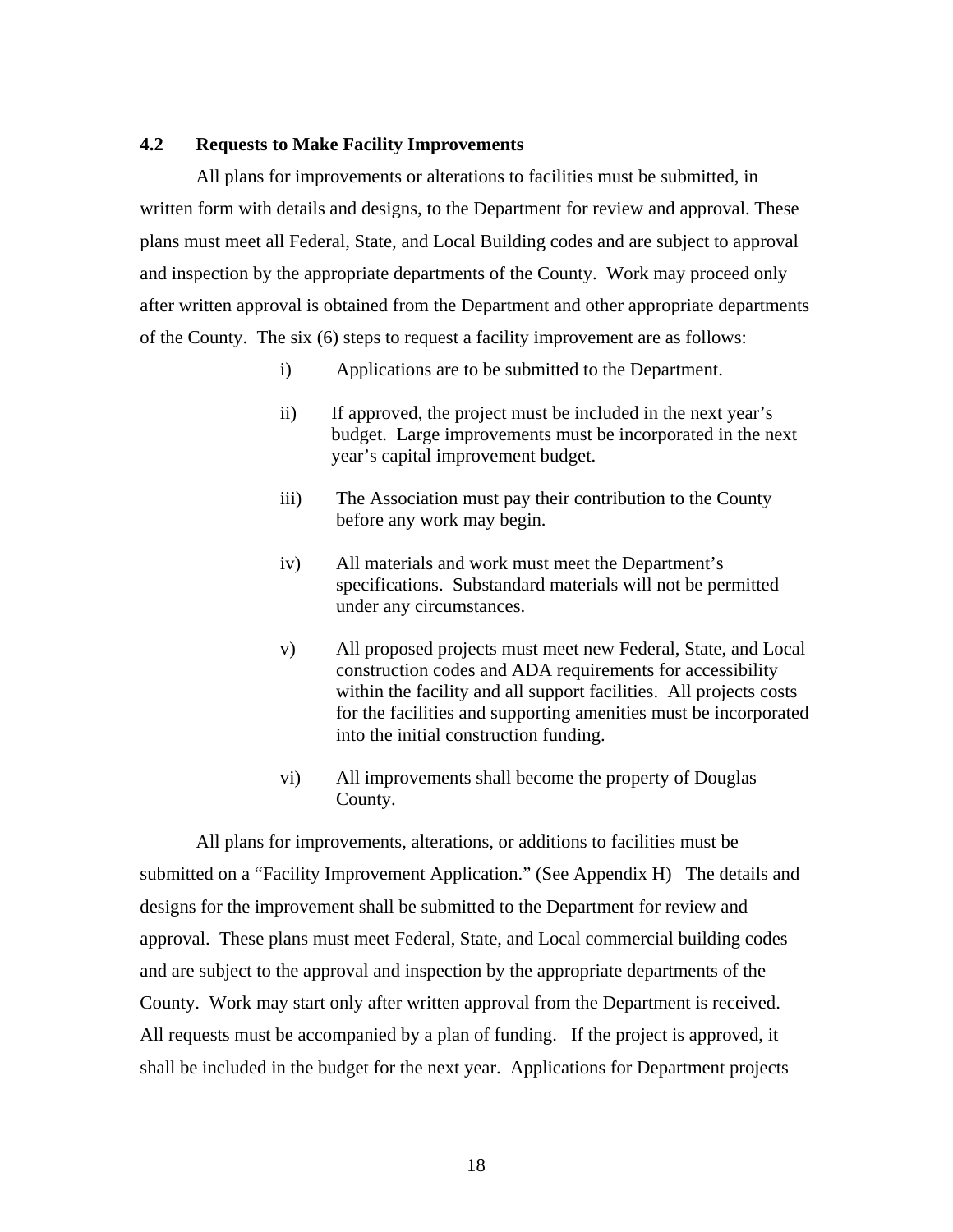should be submitted to the Department by August 1st of each year**.** Applications for cofunded projects between the Department and the Association must be submitted to the Department with the Association's portion of funding. The Department will then provide the amount of funding needed to complete the specified project. All improvements will become the property of the Department. Applications for Association funded projects must be submitted to the Department in writing on the form provided by the Department. If the application is accepted, the Association will be responsible for any and all costs of the project. Any project in excess of \$5,000.00 must be bid, by law. The County Purchasing Department will bid any project in excess of \$5,000.00. No work shall begin without proper permits and inspections.

#### **4.3 Work Requests**

Work requests for general maintenance (turf maintenance, fence repair, sand delivery, etc.) are to be made to the Park Manager and forwarded to the Department utilizing the Work Order Request Form (See Appendix I). Special needs (painting, carpentry work, plumbing, etc.) pertaining to existing facilities are to be made to the Department for submission to the County's Property Management Department utilizing the same Work Order Form. The Association is encouraged to submit post-season work orders to allow the Department the opportunity to deal with major requests during off season and/or to request funds in the next year's budget. The Department's budget is prepared in August and September of each year. No funding is received for approved projects until January. Once approved, projects will be scheduled as resources become available. An Association wishing to contribute funds for special projects must fill out and submit a "Special Project Request" form (See Appendix J). Emergency requests during evening and weekend hours should be handled through the Department's on-call emergency system.

#### **4.4 Use of Public Address System**

The use of public address system (PA) is expressly prohibited in the Parks without advance written approval of the Department. Issuance of a permit will be considered for special events, including tournaments. Approval for PA use during Saturday football games between the hours 8:30 am and 10:00 pm will be issued, by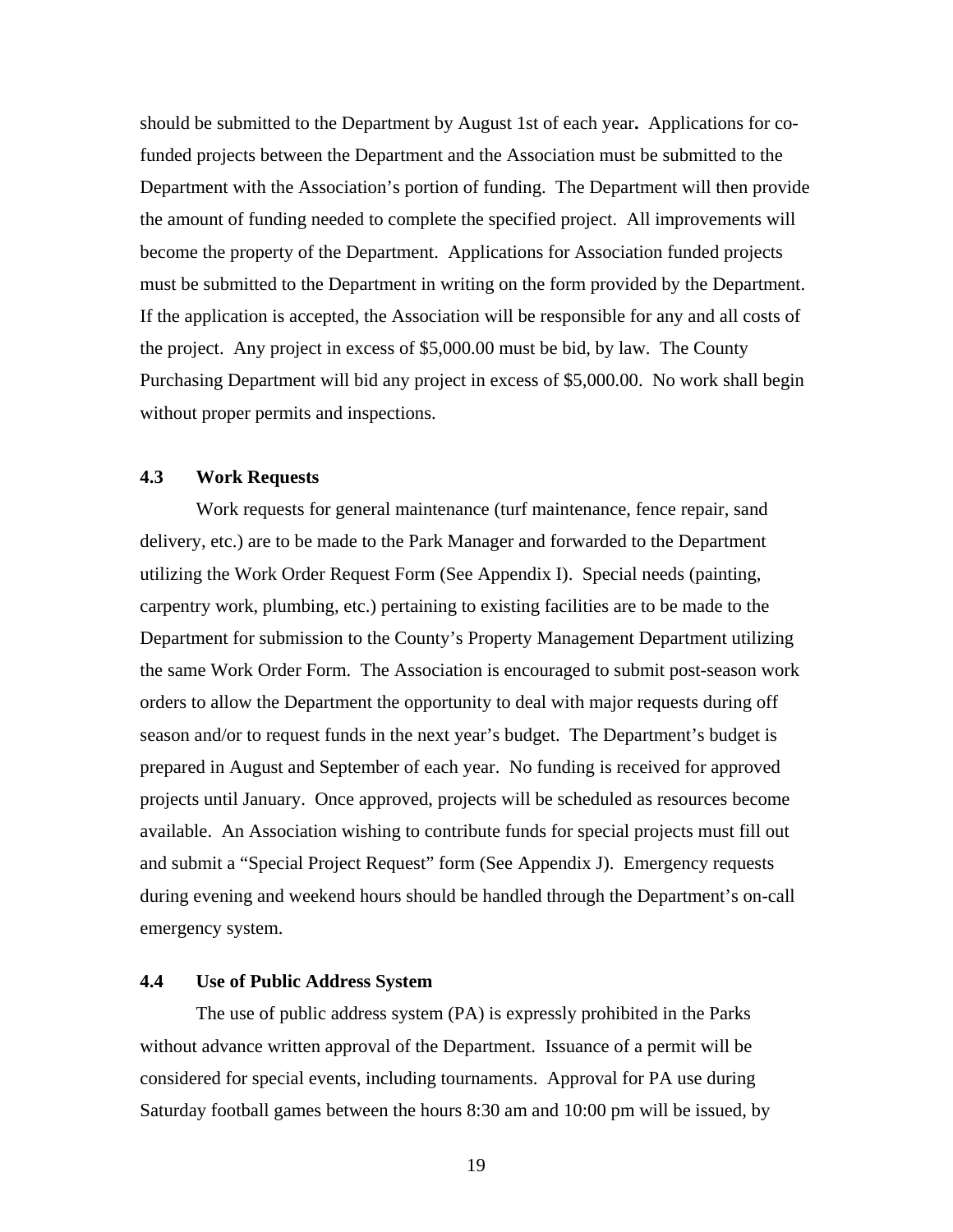letter, from the Department upon written request. Approval will be based on the Association's prior compliance with the County's Noise Ordinance. The PA shall be operated at a volume level that is in compliance with the County's Noise Ordinance.

#### **4.5 Hours of Operation**

Associations shall not be allowed to operate or conduct activities in a Park after 11:00 pm Associations shall not be allowed to begin any activity and or game after 10:00 pm.

#### **4.6 Incident Reports**

The Parks Manager, Park Security, and the Emergency 911 center shall be notified immediately upon the occurrence of any serious injuries or deaths within a Park. Any acts of vandalism shall also be reported to the Parks Manager, Park Security Supervisor and the Douglas County Sheriff's Department (770-942-2121) immediately upon discovery. An incident report must be filed with the Douglas County Parks and Recreation Department.

#### **4.7 Conduct**

Should a person, participant, parent, coach, or official of the Association display conduct that is unbecoming while said person is using a Park, the following steps shall be taken: 1) Investigation by the Department; and 2) Follow-up report of the incident and circumstances to be submitted to the Department. The offending person may be called upon to show cause why they should not be suspended or permanently barred from using the Park due to their conduct. Constant disagreement and quarreling within the Association using any Park shall be grounds for calling the Officers of the offending parties and/or the Association(s) before the Department to show cause why the offending parties and/or Association(s) should not be suspended or permanently barred from using the Park. Conduct should follow the rules and regulations established by Douglas County Park Ordinances. The Executive Board must familiarize itself with these rules and advise its membership.

 A manager or coach who has been suspended from any Association (inside or outside the county) cannot coach in any Association in Douglas County without prior approval from the Department.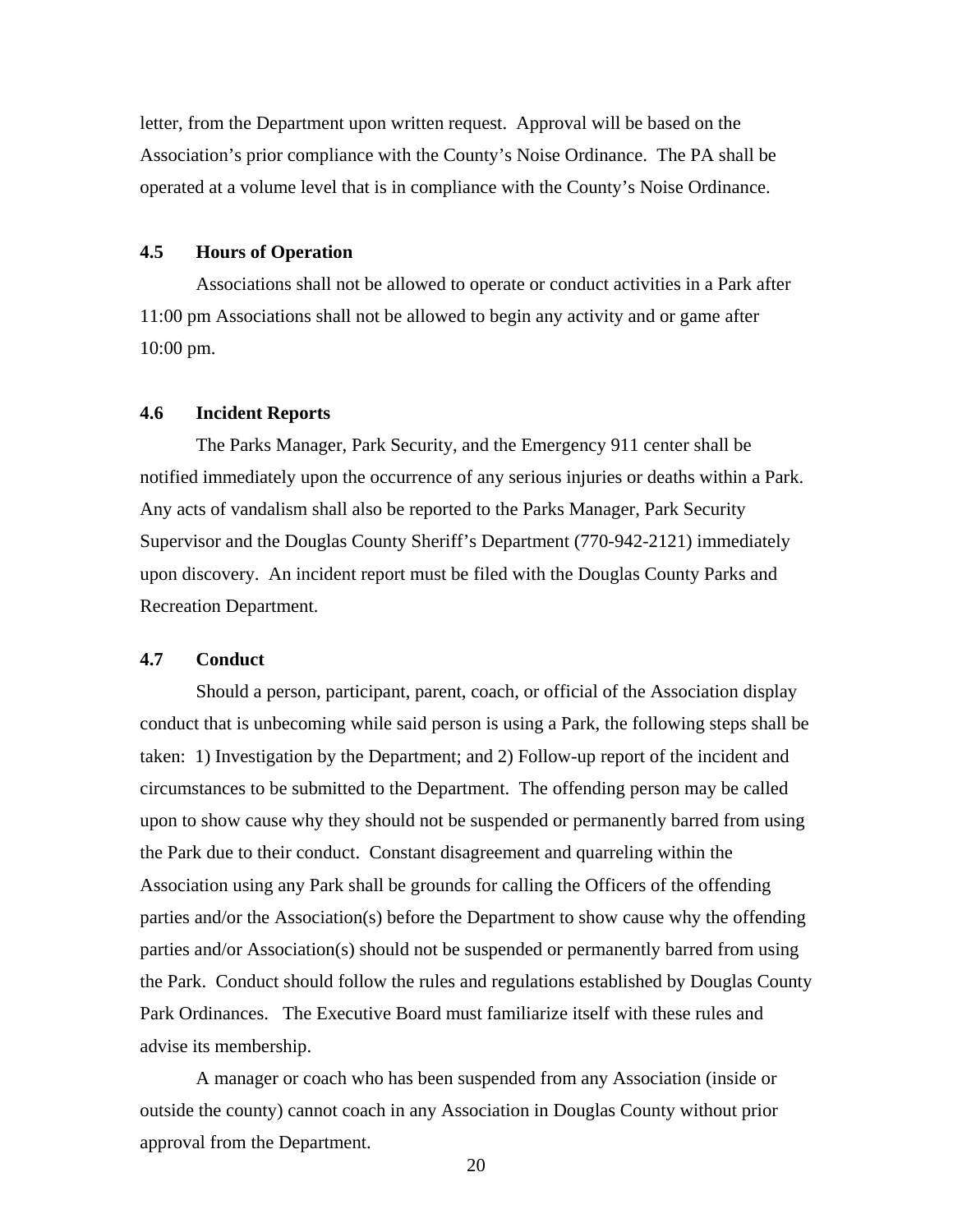Douglas County has adopted a **NO TOLERANCE POLICY** regarding inappropriate conduct of park participants and patrons**.** When an umpire or designated official asks an individual(s) to leave a Park facility and they do not leave, or they leave temporarily and return, the Douglas County Sheriff's Department will be called to address the situation. Depending upon the circumstances, the individual(s) will be subject to arrest under O.C.G.A. Section 16-17-21, Criminal Trespass. Any obscene or profane language used in the presence of or addressed to a person under the age of fourteen (14) years commits the offense of Disorderly Conduct under O.C.G.A. Section 16-17-39.

#### **4.8 Damage**

The Association shall be responsible for any damage incurred to the Park while in use by said Association. Persistent damage to the Park or any facilities therein while in use by given Association shall result in the officers of said Association being called before the Department to show cause why said Association should not be suspended or permanently barred from using the Park.

#### **4.9 Storage**

 **(a)** All equipment, supplies and materials are to be stored in an enclosed structure, compound, or compartment, which shall be locked and made inaccessible to any unauthorized person. Materials abandoned in a public area will be removed in the interest of public safety. Regulations Governing Use of Public Parks and Facilities-Prohibited Acts of the County Code.

**(b)** Sand, brick tack and other bulk program materials are to be placed on areas of the Park designated, only after the Department has been notified of the date and time of delivery.

**4.10 Acknowledgement of Receipt.** Upon issuance of the Association's annual permit to use the Douglas County Park facility, the designated liaison or representative from said Association shall sign an Acknowledgment of Receipt of the Community Sports Manual.

## **IF THE ASSOCIATION DOES NOT FOLLOW THE RULES AND GUIDELINES SET FORTH HEREIN, IT MAY WARRANT THE PARKS & RECREATION DEPARTMENT, AT THE DIRECTION OF THE DOUGLAS COUNTY BOARD OF COMMISSIONERS, TO CANCEL THE FACILITY USE AGREEMENT WITH THE SAID ASSOCIATION(S).**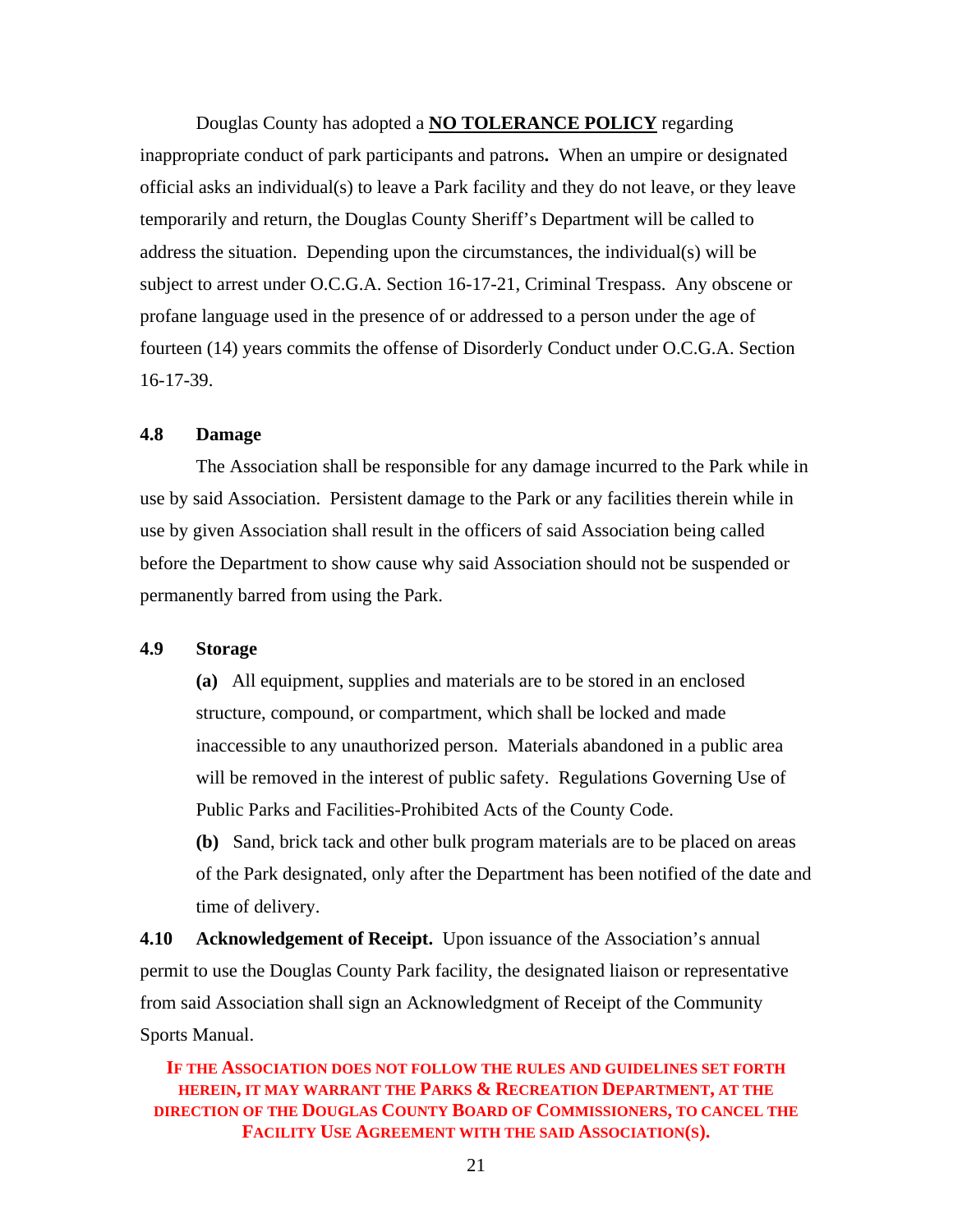# **DEPARTMENT CONSTITUTION AND BY-LAWS**

## ARTICLE I

**NAME:** This Constitution and By-Laws shall serve as a guideline for the Douglas County Youth Sports Athletic Associations sponsored by the Douglas County Parks and Recreation Department (DCPRD), including but not limited to Douglas County Soccer Association, Fairplay Park, Post Road Park, Winston Park, Bill Arp Park, Deer Lick Park, Mount Carmel Park, Boundary Waters Park, and Woodrow Wilson Park. Any future formed or reorganized Association shall not be a for profit organization chartered by the State of Georgia and subject to this Constitution and By-laws. Existing Associations in good-standing with the County and with current Park Use Agreements as of the adoption of this Constitution and Bylaws will be exempt as provided in the handbook including as provided in Section 2.1 and therein, or as otherwise provided herein. Unless exempt, all Associations shall be constituted with a Constitution and Bylaws as provided herein and in the Douglas County, Georgia Parks and Recreation Department Community Sports Manual a/k/a handbook.

### ARTICLE II

**PURPOSE:** This shall be a Community Sports Manual, Constitution and By-laws which serve as a written contract, clearly defining the role and responsibility, between the individual parties and or members, Association and Department. This shall serve as an enforcement tool of the Associations, individuals and / or members and Department to comply with as a contract of general rules, regulations and guidelines to provide and promote a harmonious atmosphere for the recreation, skills, sportsmanship and leadership of Douglas County youth and their sports programs. The purpose of the Constitution and By-Laws Policies and procedures manual is to create a county-wide set of regulations. These regulations will be administered by the governing bodies of each Association under the direction and monitoring of the Parks and Recreation Department.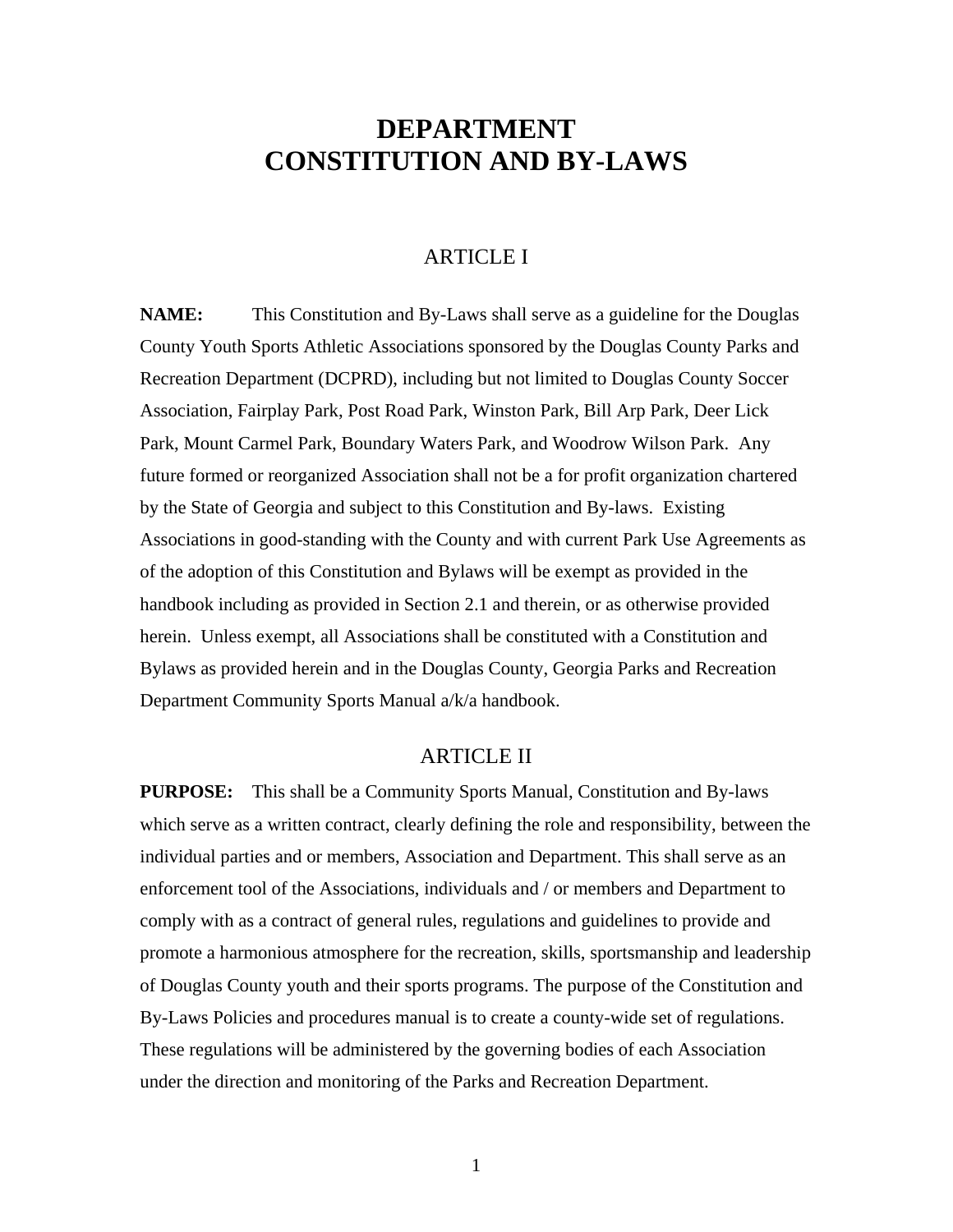### **ARTICLE III**

**POLICY AND PROCEDURES:** The Executive Board shall define the guidelines for policy and procedure, rules and regulations as according to Federal, State and Local law, execute the decision making of the financial business, determine the National or League affiliation and to oversee the day to day operations of the Association.

## **ARTICLE IV**

**MEMBERSHIP:** Any active parent or guardian whose child is registered and participating within an Association shall have membership into said Association. The parents / guardians of a player participant shall become a member of said Association upon completing registration requirements. **Voting privileges for elections become effective with active participation** as a member or volunteer **beginning with opening**  day of a season. The period of membership to establish eligibility for office of Board of Directors shall be one (1) calendar year from the date membership established. All Directors, Coaches, Managers, and other appointed representatives of leadership who do not have a child participating but is actively involved as a volunteer shall become a member of said Association upon approval by the Executive Board. Membership will include the Executive Board, Sub-Board (appointed) and all participants that meet membership requirements. A Lifetime or Honorary Membership for distinguished service to said Association may be bestowed upon any individual by 2/3 vote of the Board of Directors:

 (A) Membership shall include, but not limited to: Douglas County Soccer Association, Fairplay Park, Post Road Park, Winston Park, Bill Arp Park, Deer Lick Park, Mount Carmel Park, Boundary Waters Park, and Woodrow Wilson Park. Any future, formed or reorganized, Association shall be subjected to this Constitution.

 (B) The membership shall be open to all persons who have interest in and desire to actively participate in youth sports, and who agree to abide by the membership requirements including the Constitution.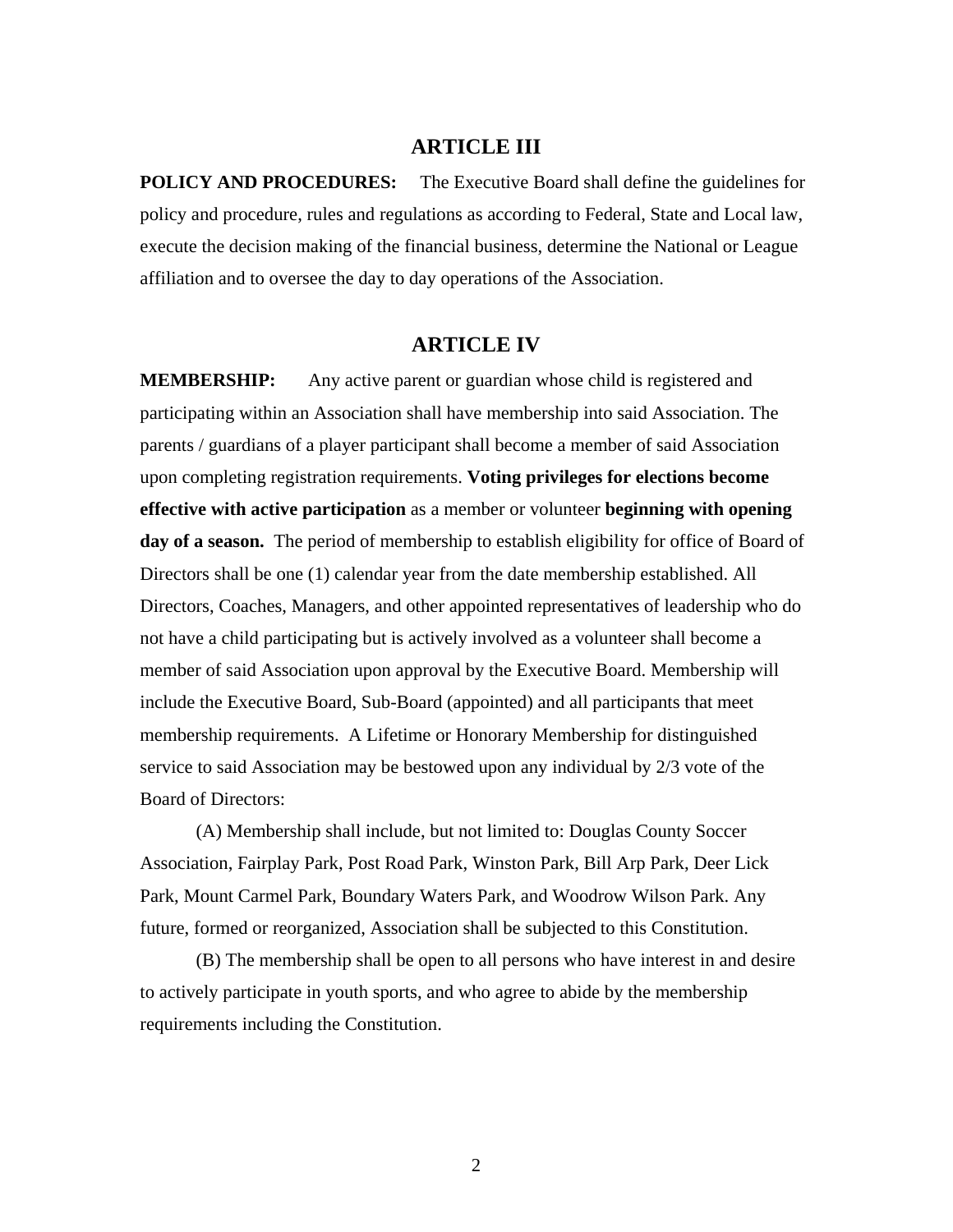# **ARTICLE V**

**BOARD OF DIRECTORS:** The Board of Directors shall be the governing body of their respective Associations with the power to transact all day to day operations including but not limited to:

- 1. All financial business.
- 2. Power to create and fill Sub-Board and Committees.
- 3. Voting power with a majority vote constitution approval.
- 4. Monitor and assist in enforcement of rules and regulations set forth by Douglas County Parks and Recreation, Community Sports Manual and Constitution and By-laws.
- 5. To enter into contracts with National, State and Local Youth programs. The Board of Directors will conduct themselves as the Officers of the Association for a period of one year and consist of the following positions, if deemed necessary:

#### *Board of Directors*

| 8) Cheerleading Director, |
|---------------------------|
| 9) Football Director      |
| 10) Fundraising Director  |
| 11) Sponsorship Director  |
| 12) Purchasing Director   |
| 13) Concession Director   |
|                           |

#### 7) *Player Agent*

For the betterment of the Association and to increase volunteerism by promoting the interactive operations of the Association, the Board of Directors may form a Sub-Committee to oversee a prospective sport (they shall not have the power to vote on the Board of Directors but may make recommendations as a committee). These positions shall be by recommendations of the Board of Directors with the final approval by the President of said Association.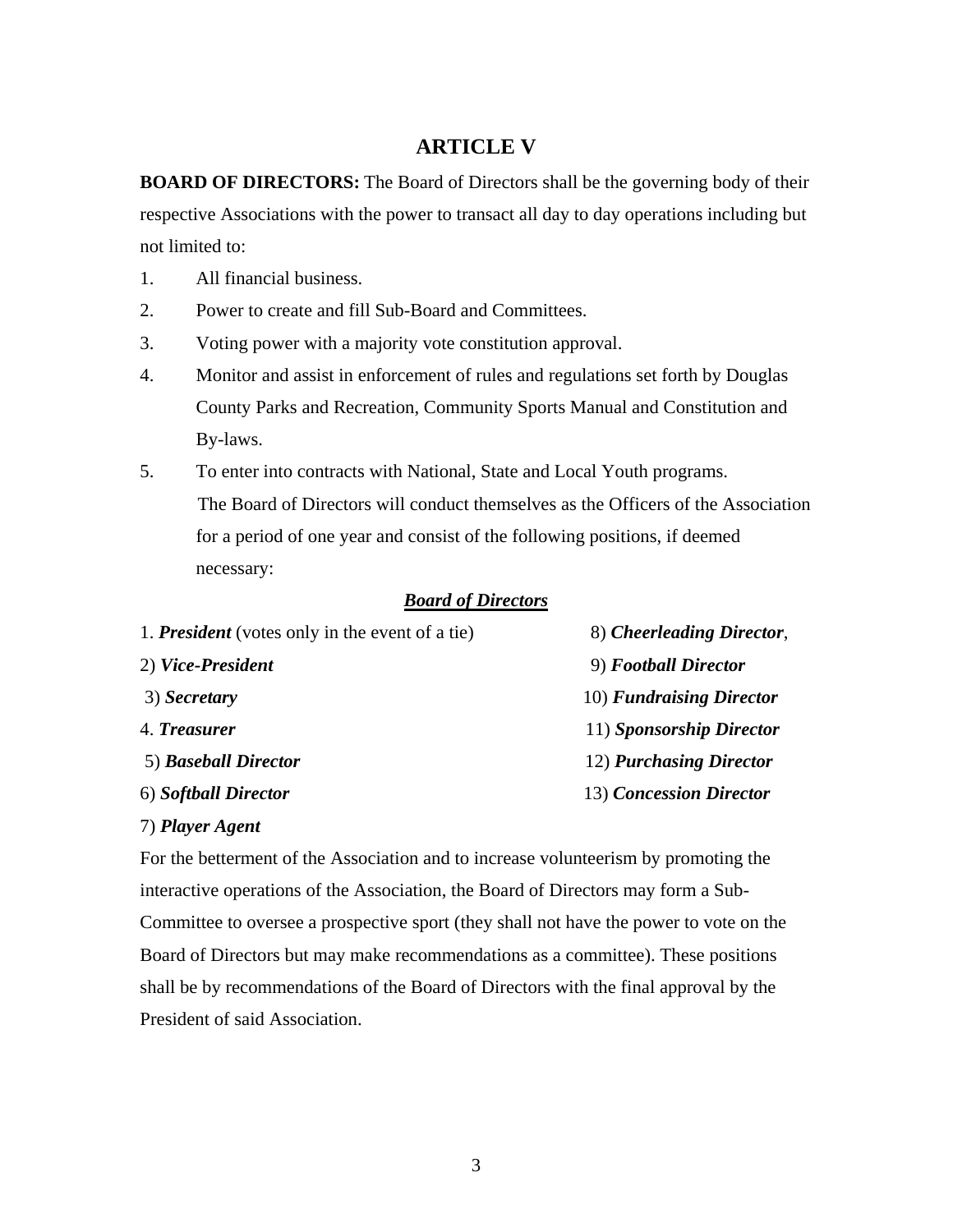## **ARTICLE VI**

**MEETINGS:** They shall be held at a time and place set by the Executive Board and conducted in the following manner:

1. Call to Order

- 2. Reading of the Minutes
- 3. Treasurer's Report
- 4. Committee Reports
- 5. Old Business
- 6. New Business

7. Adjourn

# **ARTICLE VII**

**FINANCIAL POLICY:** It shall be policy for the Association to be financially responsible for the expenditures incurred by the Association. However, expenditures will be closely monitored by the President and the entire Board to protect the interest of citizen involvement. Receipt books showing generation and expenditures of funds should be kept separately, accurately and securely by each Director responsible for their funds (Ex: fund-raiser, concessions, sponsorship, registration) and at any given notice be readily available for verification and investigation of funds. The signature card shall require three (3) and all checks of each Association shall require two (2) signatures regardless the amount of the check. **No check shall be written to "cash"**. Checks and checkbooks shall be stored securely. Money handlers and all Board of Directors shall be bonded.

# **ARTICLE VIII**

Boards who wish to send members to meetings, conventions, etc. may do so, if approved by the Board of Directors. The Board must also select the person(s) who will attend the function. This should be the person(s) most closely associated with the function as it relates to the Park. Receipts and vouchers must be presented at the time of reimbursement. These expenditures will be approved by the Board of Directors as legal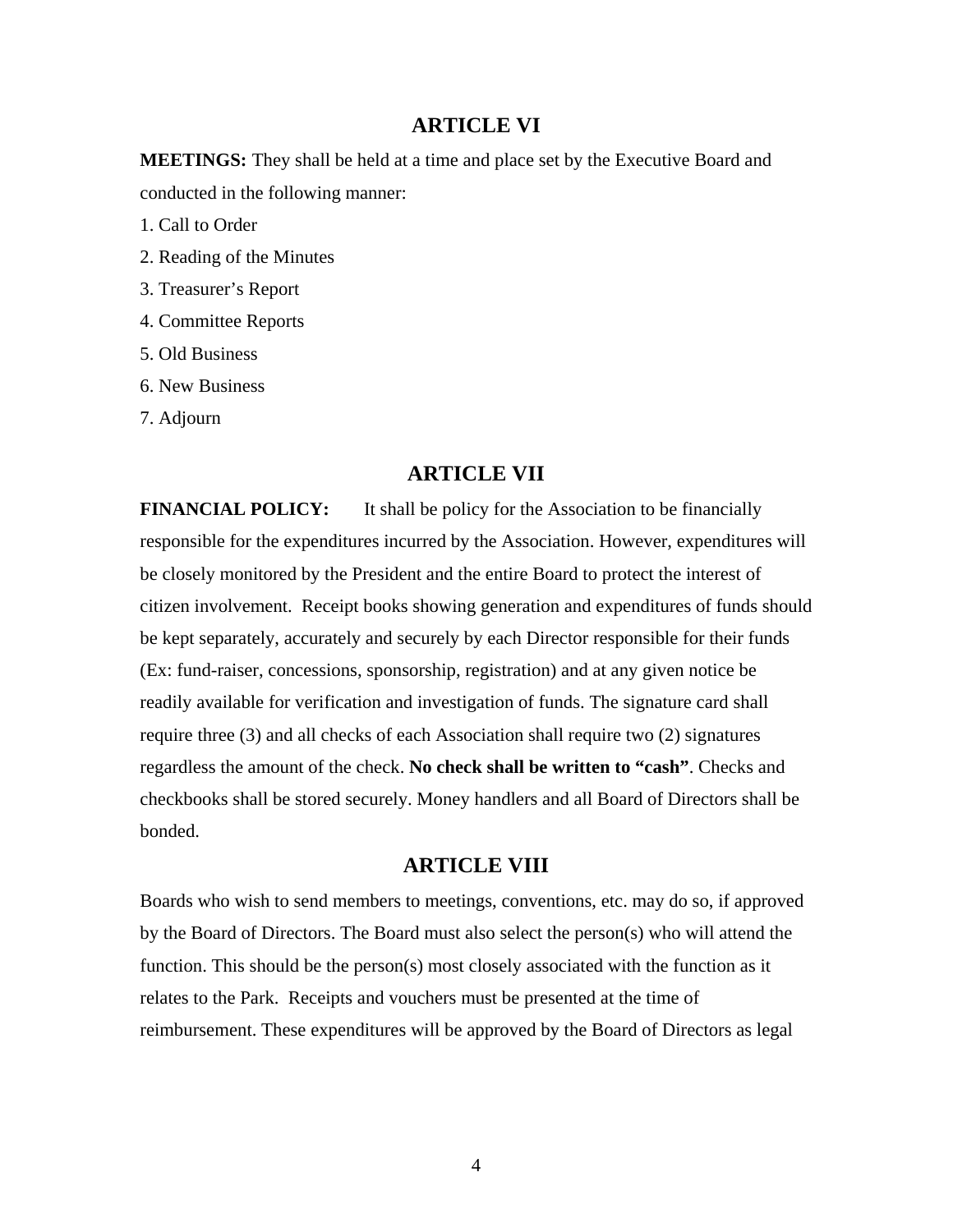and necessary before the Treasurer issues expense checks. It is recommended that Associations put limits on hotel prices and also meal vouchers. Any extra people attending will do so at their own expense. Any variation to the funding amount may be requested through the Youth Sports Committee by the Association Board.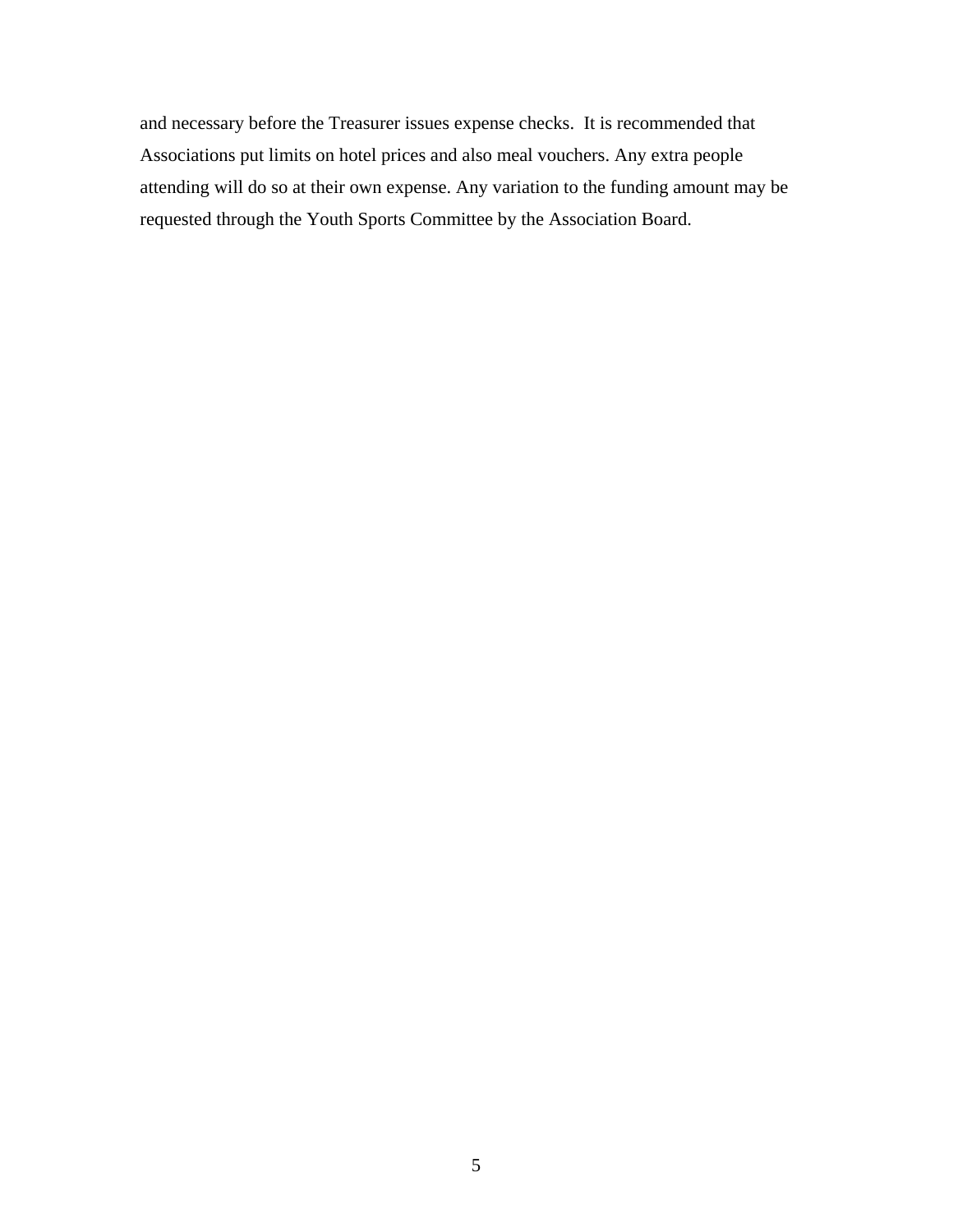APPENDIX "A" – Douglas County Parks and Recreation Ordinance 12.5-1

## ORDINANCE REGARDING PARKS AND RECREATION

WHEREAS, the Douglas County Board of Commissioners has determined that it would be advantageous to create an ordinance governing the use of Douglas County's Parks.

NOW THEREFORE BE IT ORDAINED by the Douglas County Board of Commissioners that a new Chapter 12.5 of the Douglas County Code relating to parks and recreation be enacted as follows:

## "**Sec. 12.5-1. Definitions**

 The following words, terms and phrases, when used in this chapter, shall have the meanings ascribed to them in this section, except where the context clearly indicates a different meaning:

*Department* means the county parks and recreation department, a department under the jurisdiction of the board of commissioners.

*Parks* means all parks and all facilities located thereon, owned and/or controlled by the county and operated under the jurisdiction of the county parks and recreation department.

*Person* means any individual, citizen, group, association, firm, corporation or other legal entity who is authorized to use and enjoy the county's parks and any structure or facility located therein.

## **Sec. 12.5-2. Penalties**

(a) Any person violating any of the provisions of this chapter shall be punished in accordance with section 1-8.

(b) Any person violating any of the provisions of this chapter may be ejected, barred or suspended by the department from using any or all parks, if in the department's sole discretion, such action is necessary to protect a park, the facilities located therein, or the public's health, safety or welfare.

### **Sec. 12.5-3. Authority to issue citations for violations.**

 For the purpose of issuing citations for violations of this chapter or any rule or regulation as may be hereafter promulgated by the department, the director of the department, his designee or a law enforcement officer shall be authorized to prepare, issue and serve citations on any person that in the opinion of the department director has committed a violation.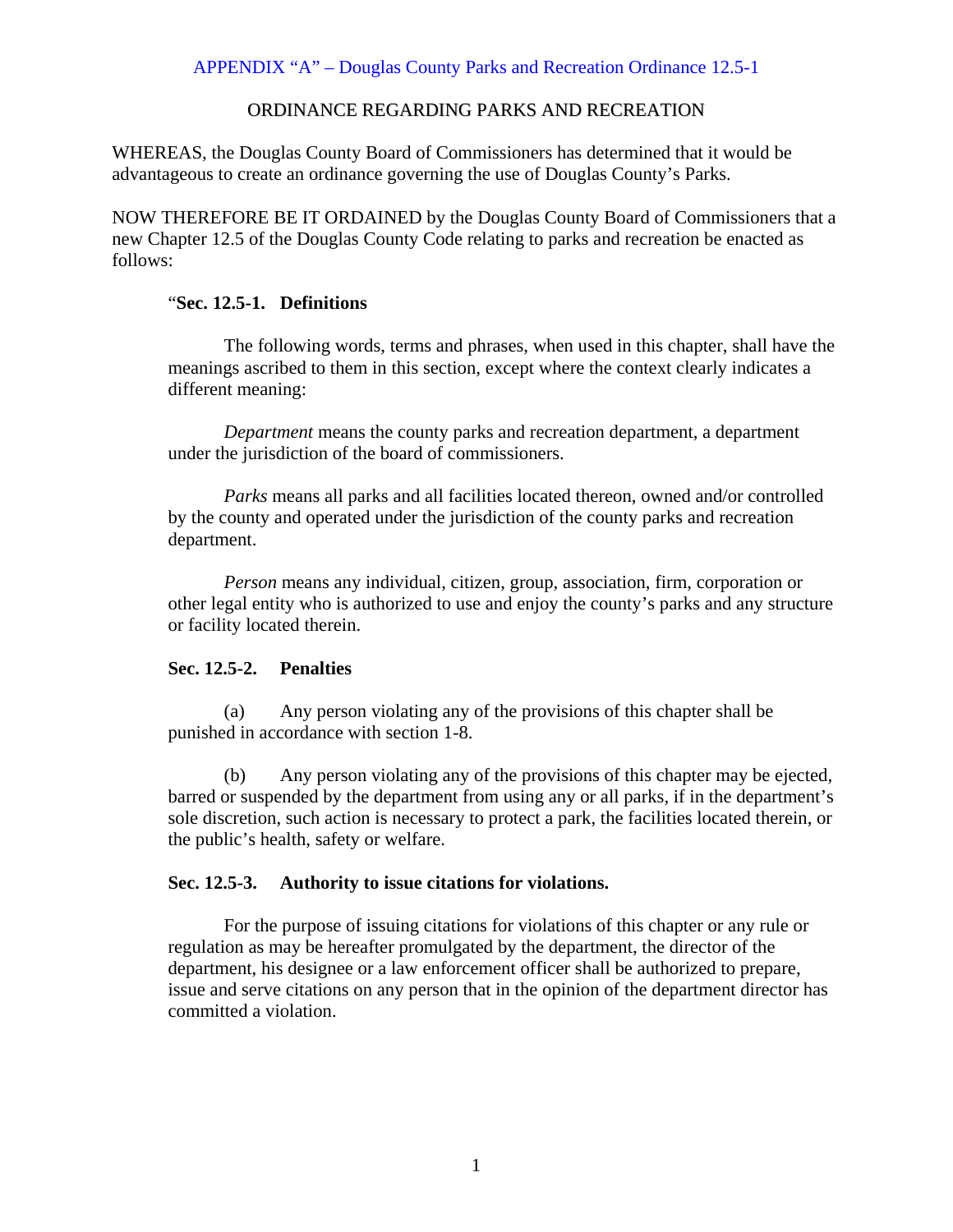# Appendix "B" – Youth Participation Roster

# **DOUGLAS COUNTY PARKS AND RECREATION DEPARTMENT Youth Association Participation Report**

| Park Name         | Team Name |            | Age Division |
|-------------------|-----------|------------|--------------|
| <b>Head Couch</b> |           | Asst Couch |              |

| <b>Participant's Name</b> | <b>Street Address</b> | City | Zip Code | County |
|---------------------------|-----------------------|------|----------|--------|
|                           |                       |      |          |        |
|                           |                       |      |          |        |
|                           |                       |      |          |        |
|                           |                       |      |          |        |
|                           |                       |      |          |        |
|                           |                       |      |          |        |
|                           |                       |      |          |        |
|                           |                       |      |          |        |
|                           |                       |      |          |        |
|                           |                       |      |          |        |
|                           |                       |      |          |        |
|                           |                       |      |          |        |
|                           |                       |      |          |        |
|                           |                       |      |          |        |
|                           |                       |      |          |        |
|                           |                       |      |          |        |
|                           |                       |      |          |        |
|                           |                       |      |          |        |
|                           |                       |      |          |        |
|                           |                       |      |          |        |
|                           |                       |      |          |        |
|                           |                       |      |          |        |
|                           |                       |      |          |        |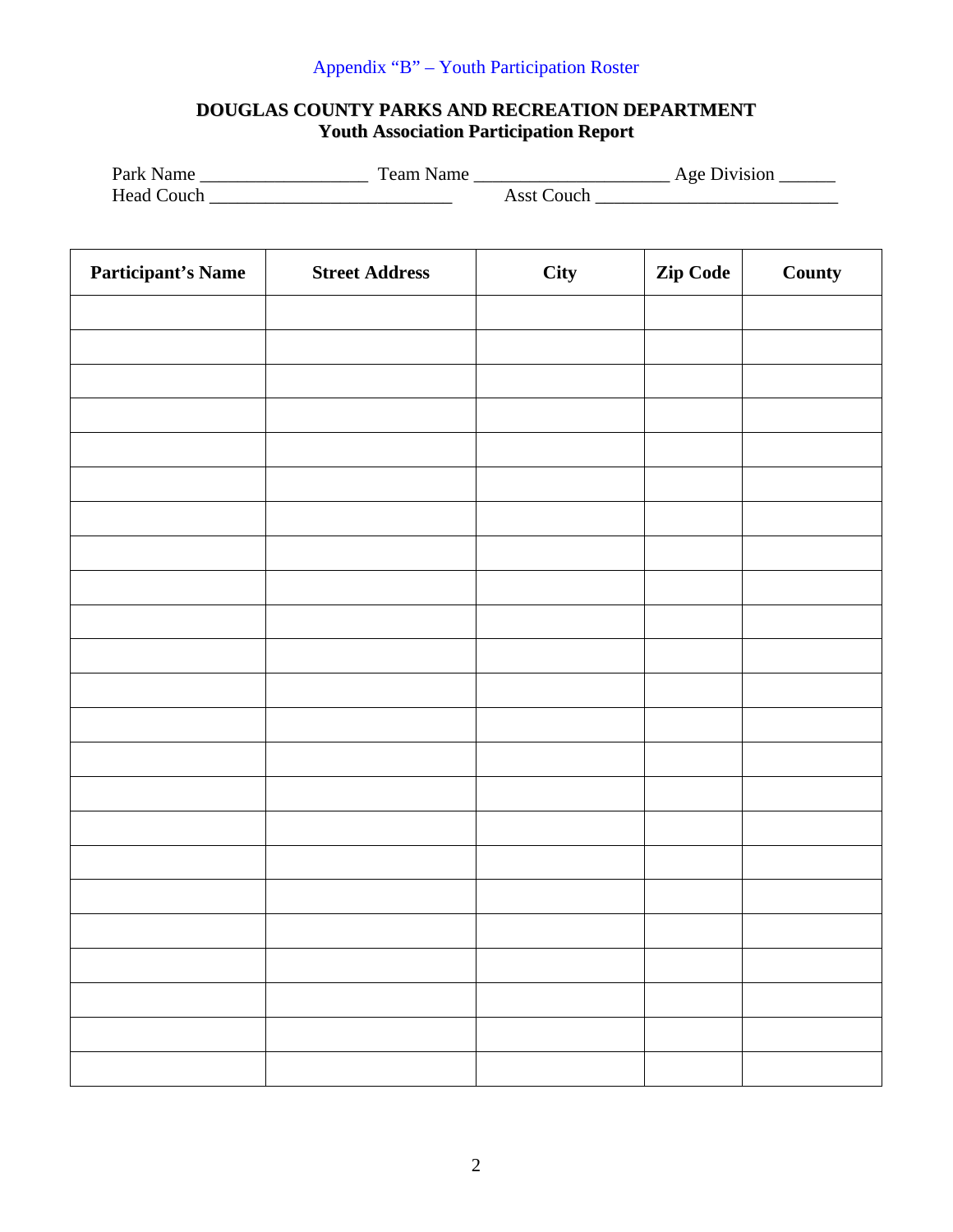| <b>Consent Form/Applicant Data</b> |                                                                                 |
|------------------------------------|---------------------------------------------------------------------------------|
| <b>CONFIDENTIAL</b>                | Douglas County Board of Commissioners<br>An Equal Opportunity Employer: M/F/V/H |



FOR HUMAN RESOURCES DEPARTMENT USE ONLY Department Name: Position:

I hereby authorize the Douglas County Board of Commissioners to retrieve my criminal/ diversy authorize the boughts County Board of Commissioners to retrieve my criminal/<br>driver's record as a condition of my employment/continued employment with Douglas County.

|                                                                     |                                 |                        | Please Print Full Name (No Initials)                         |                                                                                                                                                                                                                     |
|---------------------------------------------------------------------|---------------------------------|------------------------|--------------------------------------------------------------|---------------------------------------------------------------------------------------------------------------------------------------------------------------------------------------------------------------------|
|                                                                     |                                 |                        | <b>Street Address</b>                                        |                                                                                                                                                                                                                     |
|                                                                     |                                 |                        | City, State & Zip Code                                       |                                                                                                                                                                                                                     |
| <b>Social Security Number</b>                                       |                                 | Date of Birth          |                                                              | <b>Driver's License Number</b>                                                                                                                                                                                      |
| Signature                                                           |                                 |                        |                                                              | Date                                                                                                                                                                                                                |
|                                                                     |                                 |                        |                                                              |                                                                                                                                                                                                                     |
| Requestor                                                           |                                 |                        |                                                              |                                                                                                                                                                                                                     |
|                                                                     |                                 |                        | <b>Affirmative Action Survey</b>                             | Government agencies require periodic reports on the sex, ethnicity, handicapped and veteran status of<br>applicants. This data is for analysis and affirmative action only. Submission of information is voluntary. |
| Please check one:                                                   | $\Box$ Male                     | $\square$ Female       |                                                              |                                                                                                                                                                                                                     |
|                                                                     | □ White/Caucasian<br>□ Hispanic | Asian/Pacific Islander | □ Black/African-American<br>□ American Indian/Alaskan Native |                                                                                                                                                                                                                     |
| Please check one::<br>Check if any of the following are applicable: |                                 |                        | D Vietnam Era Veteran<br>□ Handicapped Individual            | □ Disabled Veteran                                                                                                                                                                                                  |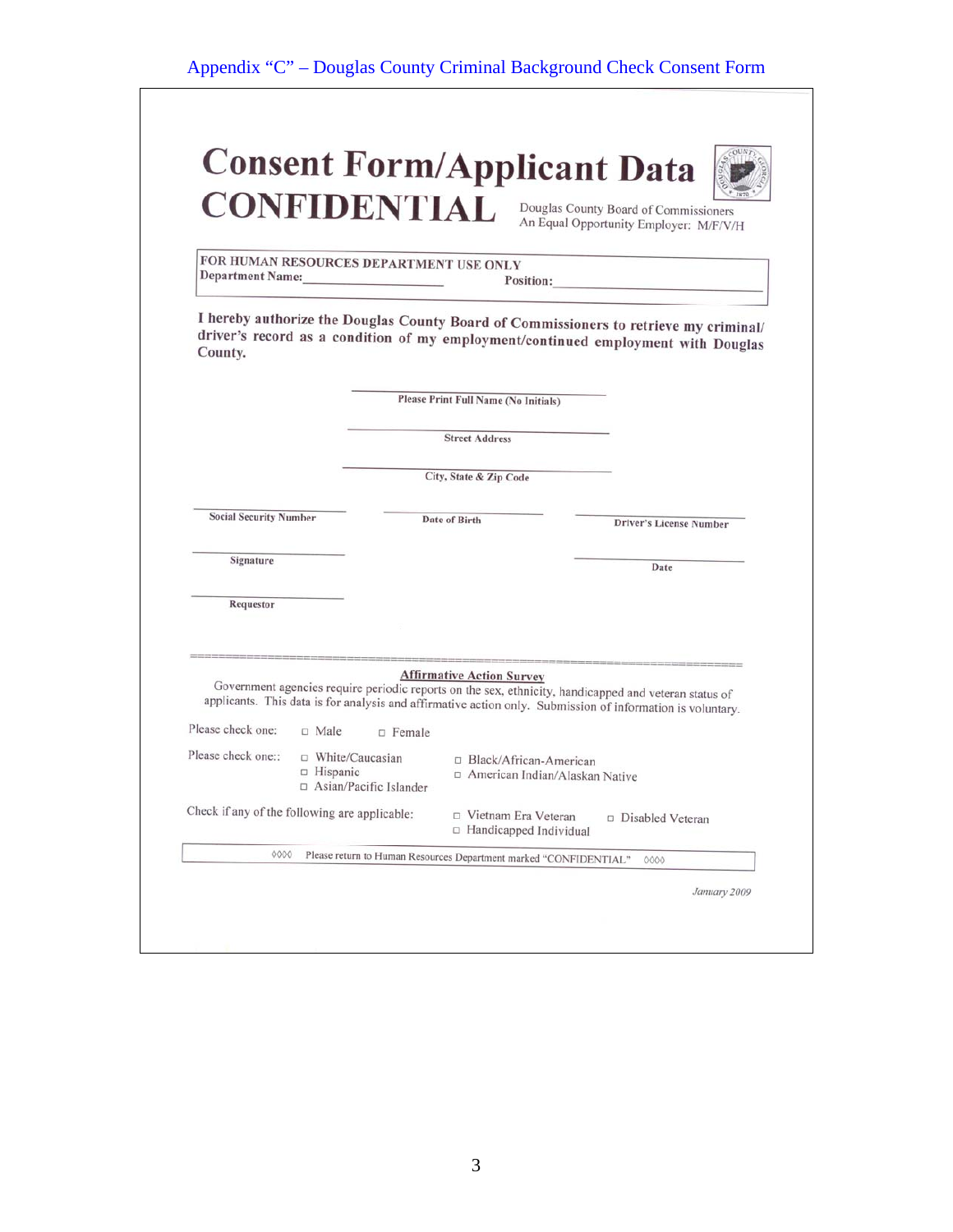# APPENDIX "D" – Special Event Tournament Request Form

#### *Douglas County Parks and Recreation Department*  **APPLICATION for USE of DCPR FACILITY**

| <b>USER INFORMATION</b> (Please print all information.)                                                                                                                                                                     |                                                  |
|-----------------------------------------------------------------------------------------------------------------------------------------------------------------------------------------------------------------------------|--------------------------------------------------|
|                                                                                                                                                                                                                             |                                                  |
|                                                                                                                                                                                                                             |                                                  |
|                                                                                                                                                                                                                             |                                                  |
|                                                                                                                                                                                                                             | Daytime Phone Number: __________                 |
| Are you (the user) a citizen of Douglas County? _______                                                                                                                                                                     | City of Douglasville?                            |
| Official President/Chairman                                                                                                                                                                                                 |                                                  |
| <b>FACILITY INFORMATION (Please be specific) (READ THE FACILITY USE AGREEMENT)</b>                                                                                                                                          |                                                  |
|                                                                                                                                                                                                                             |                                                  |
|                                                                                                                                                                                                                             |                                                  |
| Targeted Age Group: ________________                                                                                                                                                                                        | Expected Total Attendance: ___________           |
|                                                                                                                                                                                                                             |                                                  |
| Will refreshments or a meal be served? ____________ Please list name of approved caterer, if applicable.<br>Please list any equipment you, the User, wish to bring in:<br>Do you need the use of Electrical Outlets? Yes () | Phone $\#$ :                                     |
| USER SIGNATURE:                                                                                                                                                                                                             | DATE: _                                          |
|                                                                                                                                                                                                                             |                                                  |
|                                                                                                                                                                                                                             |                                                  |
| <b>OFFICE USE ONLY:</b>                                                                                                                                                                                                     | FACILITY USE PERMIT NUMBER: ____________________ |
|                                                                                                                                                                                                                             |                                                  |
|                                                                                                                                                                                                                             |                                                  |
| Deposit Paid: Date: Date: Check #: Rec1 Transaction #.                                                                                                                                                                      |                                                  |
| Rental Fee Paid:                                                                                                                                                                                                            | Date: Check #: Rec1 Transaction #: ________      |
|                                                                                                                                                                                                                             |                                                  |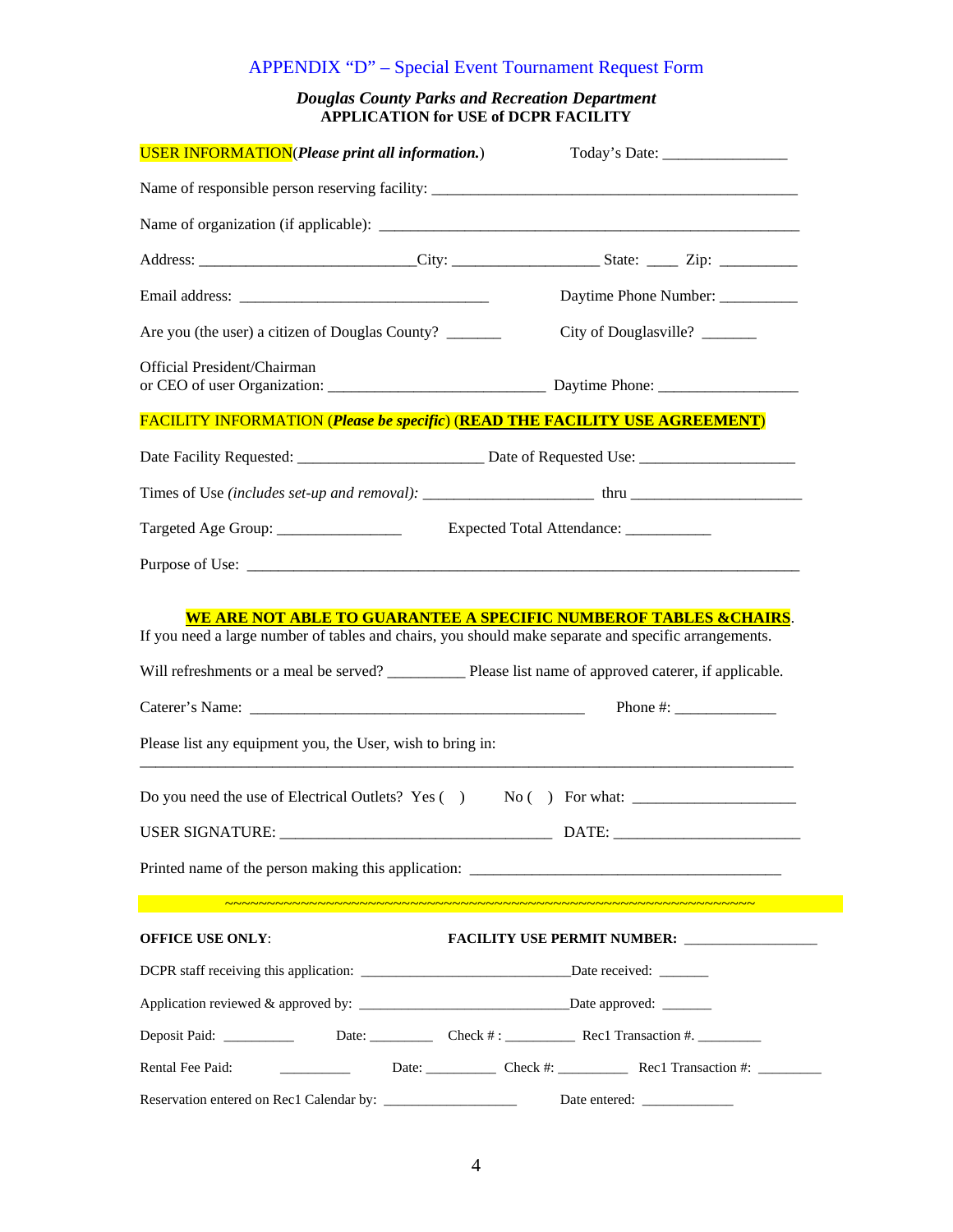# APPENDIX "E" – Financial Assistance Application

# **DOUGLAS COUNTY SCHOLARSHIP APPLICATION FINANCIAL ASSISTANCE PROGRAM**

| Name and ages of children for whom the request is being filed:                                                                                                                                                                                                                                                                                     |                                                                                                        |  |
|----------------------------------------------------------------------------------------------------------------------------------------------------------------------------------------------------------------------------------------------------------------------------------------------------------------------------------------------------|--------------------------------------------------------------------------------------------------------|--|
|                                                                                                                                                                                                                                                                                                                                                    |                                                                                                        |  |
|                                                                                                                                                                                                                                                                                                                                                    |                                                                                                        |  |
| If your family qualifies for any of the following programs, please list your program or client number:                                                                                                                                                                                                                                             |                                                                                                        |  |
| DFACS (Department of Family and Children Services # _____________________________                                                                                                                                                                                                                                                                  |                                                                                                        |  |
|                                                                                                                                                                                                                                                                                                                                                    |                                                                                                        |  |
|                                                                                                                                                                                                                                                                                                                                                    |                                                                                                        |  |
| I am unable to pay registration fees at this time due to the following circumstances:                                                                                                                                                                                                                                                              |                                                                                                        |  |
| rejected, I accept on behalf of my child/children, one or more of the following financial options in order for my child<br>to participate in the recreational program at said park. I will comply with the decision of said park. In-county<br>children only will be considered for a free scholarship.<br>$\frac{1}{\sqrt{1-\frac{1}{2}}}\n$ Free |                                                                                                        |  |
|                                                                                                                                                                                                                                                                                                                                                    |                                                                                                        |  |
| 2. Reduced Payment Fee $-$ 1/2 of current registration fee plus the County Impact Fee \$10.00.                                                                                                                                                                                                                                                     |                                                                                                        |  |
| within 30 days of opening day of regular season).                                                                                                                                                                                                                                                                                                  | 3. Payment Plan (current registration fee including County Impact Fees paid in four equal installments |  |
| The above information is accurate. I authorize the park to verify said information for the purpose of processing this<br>form. I understand all information will remain confidential.                                                                                                                                                              |                                                                                                        |  |
|                                                                                                                                                                                                                                                                                                                                                    |                                                                                                        |  |
| FOR PARK USE ONLY:                                                                                                                                                                                                                                                                                                                                 |                                                                                                        |  |
| Circle Applicable Season: Spring                                                                                                                                                                                                                                                                                                                   | Fall                                                                                                   |  |
|                                                                                                                                                                                                                                                                                                                                                    |                                                                                                        |  |
| Approved Rejected Option: 1 or 2 or 3 (circle one)                                                                                                                                                                                                                                                                                                 |                                                                                                        |  |

Park Representative Signature: \_\_\_\_\_\_\_\_\_\_\_\_\_\_\_\_\_\_\_\_\_\_\_\_\_\_\_\_\_\_\_\_\_\_\_\_\_\_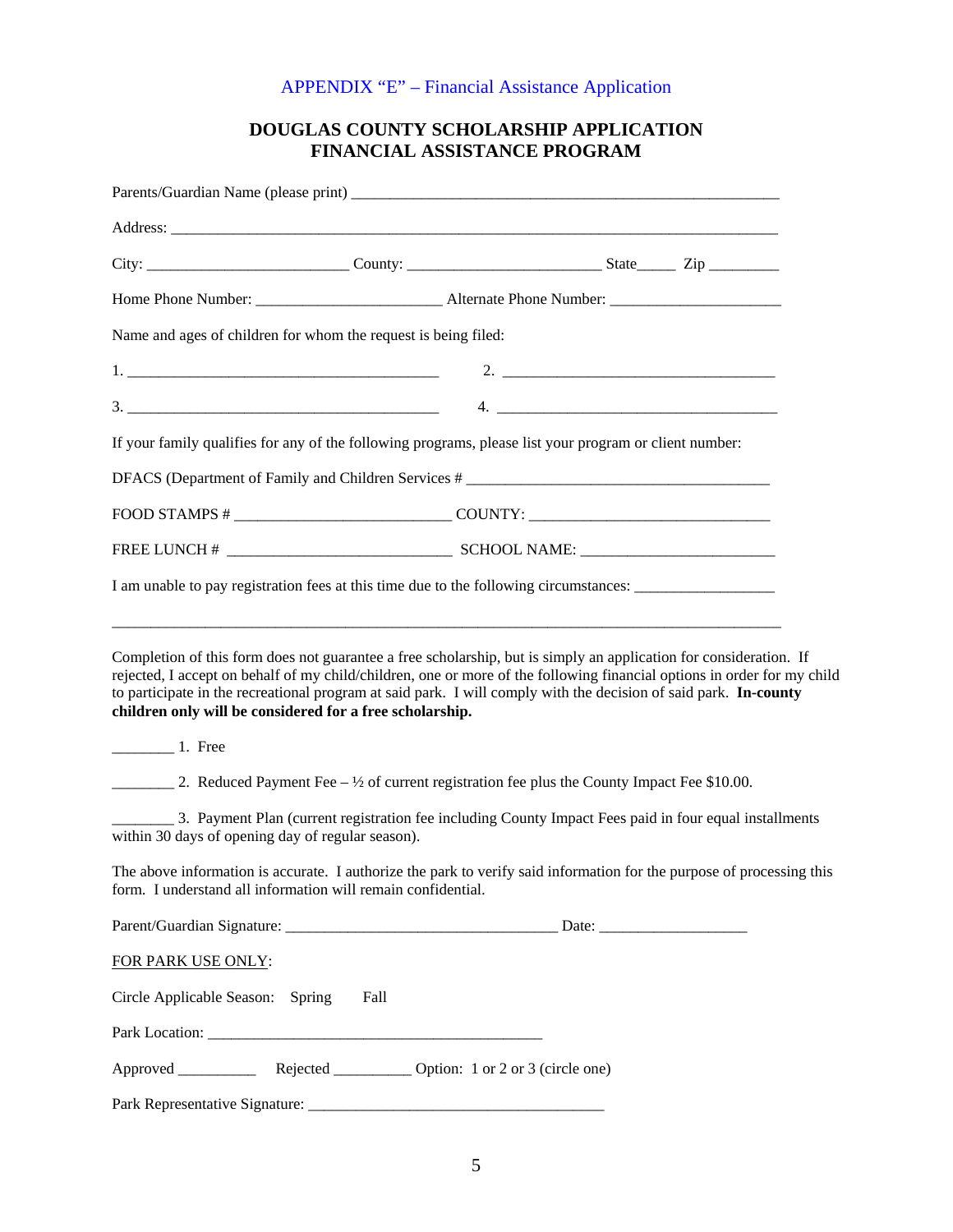## Appendix "F" – Douglas County Parks and Recreation Key Contract

# DOUGLAS COUNTY PARKS AND RECREATION DEPARTMENT KEY CONTRACT

I, the undersigned, hereby acknowledge receipt of  $\qquad \qquad$  key(s) described as with the understanding that I shall be held solely responsible for such key(s) safekeeping for the full period during which the key(s) are in my custody and until the key(s) are returned to the Douglas County Parks and Recreation.

I, the undersigned, hereby further agree to inform the Douglas County Parks and Recreation Department immediately upon loss of any key(s).

I, the undersigned, hereby further agree that should said key(s) described above be lost or otherwise not available for return upon demand, I will pay Douglas County Parks and Recreation the sum of \$100.00 per key for each key lost or otherwise not available for return upon demand toward the defrayment of such costs as may be occasioned thereby.

I, the undersigned, hereby further agree that I will neither make, cause, or knowingly permit to be made, nor otherwise obtain, procure, or provide any unauthorized duplicate copy of facsimile of said key(s) described herein.

I, the undersigned, hereby further agree that I will not loan the key(s) to any other person.

I, the undersigned, hereby further agree that any willful violation or infraction of any provision hereof shall be considered full and sufficient cause for cancellation, discharge of any and all contracts or agreements with the Douglas County Parks and Recreation Department and that I will be barred from use of all Douglas County Parks and Recreation facilities without liability to Douglas County Parks and Recreation without prior notice to the undersigned.

|       | Title: $\qquad \qquad$                                                     |
|-------|----------------------------------------------------------------------------|
|       |                                                                            |
|       |                                                                            |
|       |                                                                            |
|       | Social Security Number: ______________ Driver's License Number ___________ |
|       |                                                                            |
|       |                                                                            |
|       |                                                                            |
|       |                                                                            |
| Date: |                                                                            |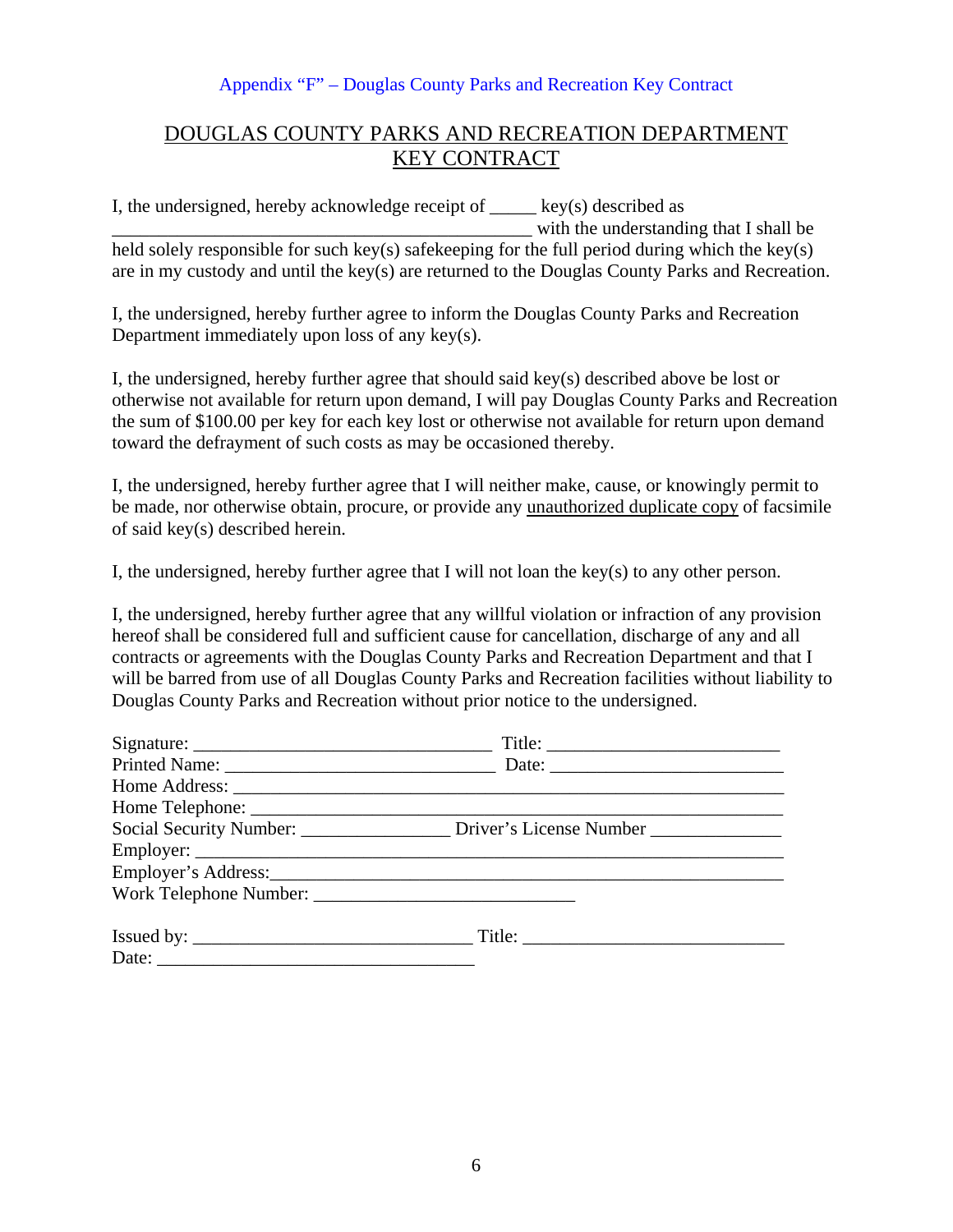## APPENDIX "G" – Application for Name Dedication

# DOUGLAS COUNTY BOARD OF COMMISSIONERS Application for Name Dedication or Memorial Placement DCPRD (770) 920-7129

Please complete the following information and submit this application to your respective Youth Sports Coordinator to be forwarded to the Douglas County Parks and Recreation Department for approval. Once approved by the Douglas County Board of Commissioners, you will be notified.

Date of Request: \_\_\_\_\_\_\_\_\_\_\_\_\_\_\_\_\_\_\_\_\_\_\_\_\_\_\_\_\_\_\_\_\_\_

Name of Individual(s) or group requesting dedication/memorial: \_\_\_\_\_\_\_\_\_\_\_\_\_\_\_\_\_\_\_\_\_\_\_\_\_\_\_\_\_\_\_

Phone numbers (home, work, cell): \_\_\_\_\_\_\_\_\_\_\_\_\_\_\_\_\_\_\_\_\_\_\_\_\_\_\_\_\_\_\_\_\_\_\_\_\_\_\_\_\_\_\_\_\_\_\_\_\_\_\_\_\_\_\_

I request that the Douglas County Board of Commissioners review and consider the following request for a name dedication and/or placement of a memorial:

\_\_\_\_\_\_\_\_\_\_\_\_\_\_\_\_\_\_\_\_\_\_\_\_\_\_\_\_\_\_\_\_\_\_\_\_\_\_\_\_\_\_\_\_\_\_\_\_\_\_\_\_\_\_\_\_\_\_\_\_\_\_\_\_\_\_\_\_\_\_\_\_\_\_\_\_\_\_\_\_\_\_\_.

Facility: \_\_\_\_\_\_\_\_\_\_\_\_\_\_\_\_\_\_\_\_\_\_\_\_\_\_\_\_\_\_\_\_\_\_\_\_\_\_\_\_\_\_\_\_\_\_\_\_\_\_\_\_\_\_\_\_\_\_\_\_\_\_\_\_\_\_\_\_\_\_\_\_\_\_\_\_ Current Name of Facility: Location: \_\_\_\_\_\_\_\_\_\_\_\_\_\_\_\_\_\_\_\_\_\_\_\_\_\_\_\_\_\_\_\_\_\_\_\_\_\_\_\_\_\_\_\_\_\_\_\_\_\_\_\_\_\_\_\_\_\_\_\_\_\_\_\_\_\_\_\_\_\_\_\_\_\_\_ Name to be dedicated: \_\_\_\_\_\_\_\_\_\_\_\_\_\_\_\_\_\_\_\_\_\_\_\_\_\_\_\_\_\_\_\_\_\_\_\_\_\_\_\_\_\_\_\_\_\_\_\_\_\_\_\_\_\_\_\_\_\_\_\_\_\_\_\_\_ Type of memorial to be erected: \_\_\_\_\_\_\_\_\_\_\_\_\_\_\_\_\_\_\_\_\_\_\_\_\_\_\_\_\_\_\_\_\_\_\_\_\_\_\_\_\_\_\_\_\_\_\_\_\_\_\_\_\_\_\_\_\_ Justification: \_\_\_\_\_\_\_\_\_\_\_\_\_\_\_\_\_\_\_\_\_\_\_\_\_\_\_\_\_\_\_\_\_\_\_\_\_\_\_\_\_\_\_\_\_\_\_\_\_\_\_\_\_\_\_\_\_\_\_\_\_\_\_\_\_\_\_\_\_\_\_\_\_\_\_\_\_\_\_\_\_\_\_ \_\_\_\_\_\_\_\_\_\_\_\_\_\_\_\_\_\_\_\_\_\_\_\_\_\_\_\_\_\_\_\_\_\_\_\_\_\_\_\_\_\_\_\_\_\_\_\_\_\_\_\_\_\_\_\_\_\_\_\_\_\_\_\_\_\_\_\_\_\_\_\_\_\_\_\_\_\_\_\_\_\_\_ \_\_\_\_\_\_\_\_\_\_\_\_\_\_\_\_\_\_\_\_\_\_\_\_\_\_\_\_\_\_\_\_\_\_\_\_\_\_\_\_\_\_\_\_\_\_\_\_\_\_\_\_\_\_\_\_\_\_\_\_\_\_\_\_\_\_\_\_\_\_\_\_\_\_\_\_\_\_\_\_\_\_\_ Additional Information/Comments: \_\_\_\_\_\_\_\_\_\_\_\_\_\_\_\_\_\_\_\_\_\_\_\_\_\_\_\_\_\_\_\_\_\_\_\_\_\_\_\_\_\_\_\_\_\_\_\_\_\_\_\_\_\_ \_\_\_\_\_\_\_\_\_\_\_\_\_\_\_\_\_\_\_\_\_\_\_\_\_\_\_\_\_\_\_\_\_\_\_\_\_\_\_\_\_\_\_\_\_\_\_\_\_\_\_\_\_\_\_\_\_\_\_\_\_\_\_\_\_\_\_\_\_\_\_\_\_\_\_\_\_\_\_\_\_\_\_

## **MEMORIALS OR PLAQUES WILL BE AT THE EXPENSE OF THE APPLICANTS**

\_\_\_\_\_\_\_\_\_\_\_\_\_\_\_\_\_\_\_\_\_\_\_\_\_\_\_\_\_\_\_\_\_\_\_\_\_\_\_\_\_\_\_\_\_\_\_\_\_\_\_\_\_\_\_\_\_\_\_\_\_\_\_\_\_\_\_\_\_\_\_\_\_\_\_\_\_\_\_\_\_\_\_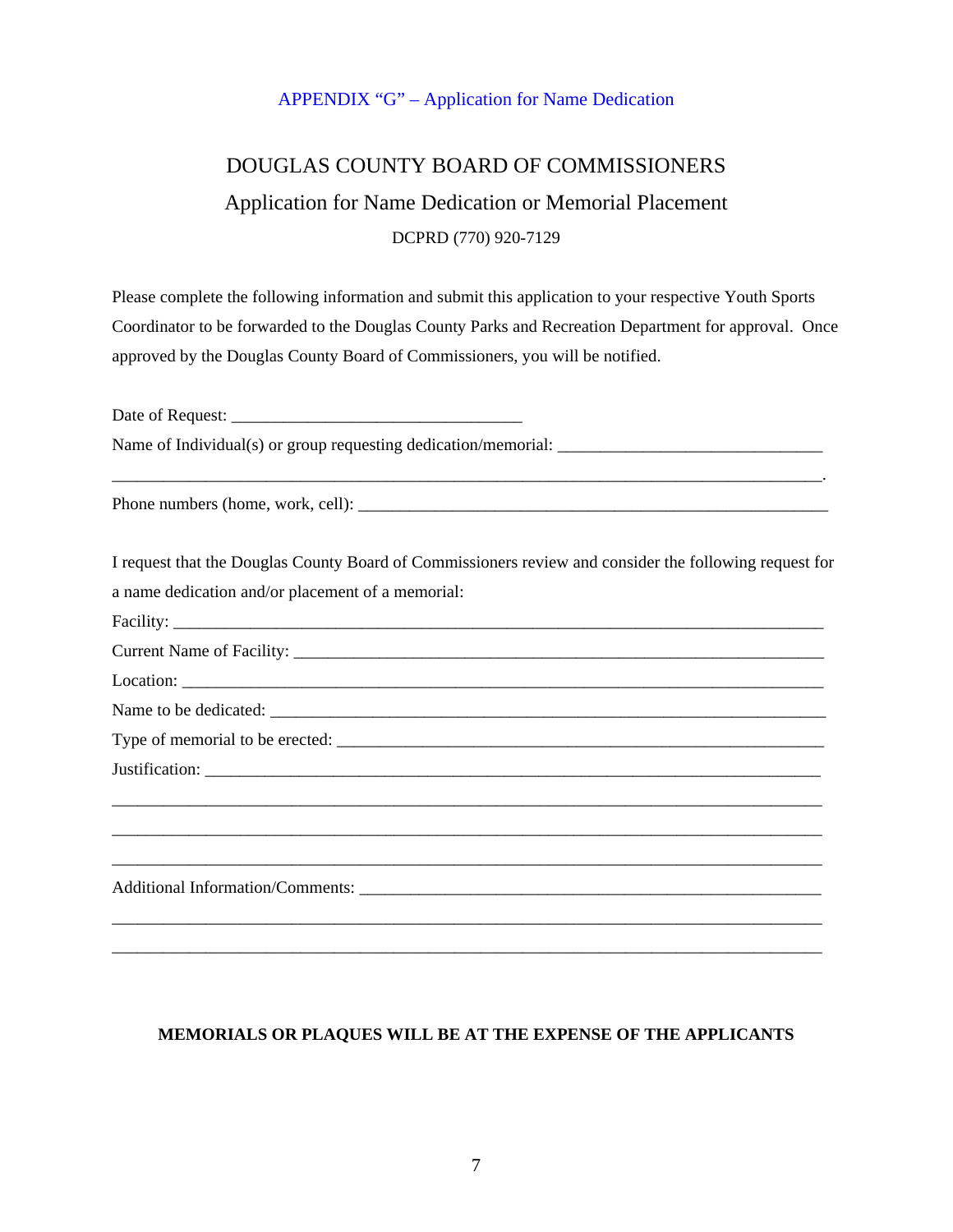# DOUGLAS COUNTY PARKS AND RECREATION DEPARTMENT FACILITY IMPROVEMENT APPLICATION

|                                                                                                                                                                        | Date of Request:                                                                                                     |
|------------------------------------------------------------------------------------------------------------------------------------------------------------------------|----------------------------------------------------------------------------------------------------------------------|
| Name of Individual(s)/Group Submitting Request: _________________________________                                                                                      | <u> 1980 - Jan James James James James James James James James James James James James James James James James J</u> |
| Detailed Description of Improvement Requested: __________________________________<br>,我们也不能在这里的时候,我们也不能在这里的时候,我们也不能会在这里的时候,我们也不能会在这里的时候,我们也不能会在这里的时候,我们也不能会在这里的时候,我们也不 |                                                                                                                      |
|                                                                                                                                                                        |                                                                                                                      |
|                                                                                                                                                                        |                                                                                                                      |
| <u> 1980 - Johann Stoff, deutscher Stoff, der Stoff, der Stoff, der Stoff, der Stoff, der Stoff, der Stoff, der S</u>                                                  |                                                                                                                      |
|                                                                                                                                                                        |                                                                                                                      |
|                                                                                                                                                                        |                                                                                                                      |
|                                                                                                                                                                        |                                                                                                                      |
|                                                                                                                                                                        | ,我们也不能在这里的时候,我们也不能在这里的时候,我们也不能会在这里的时候,我们也不能会在这里的时候,我们也不能会在这里的时候,我们也不能会在这里的时候,我们也不                                    |
|                                                                                                                                                                        |                                                                                                                      |
| ,我们也不能在这里的时候,我们也不能在这里的时候,我们也不能不能不能不能不能不能不能不能不能不能不能不能不能不能不能。""我们的是我们的,我们也不能不能不能不能                                                                                       |                                                                                                                      |
| ,我们也不能在这里的时候,我们也不能在这里的时候,我们也不能会在这里的时候,我们也不能会在这里的时候,我们也不能会在这里的时候,我们也不能会在这里的时候,我们也不                                                                                      |                                                                                                                      |
|                                                                                                                                                                        |                                                                                                                      |
|                                                                                                                                                                        |                                                                                                                      |
| Additional Revenues: ___ Yes ___ No. If yes, how much anticipated? \$____________                                                                                      |                                                                                                                      |
| All details, plans, drawings, designs, etc. for the proposed improvement must be attached and submitted with this<br>form for approval to:                             |                                                                                                                      |
| Danny Dinning, Park Superintendent                                                                                                                                     |                                                                                                                      |
| 2105 Mack Road                                                                                                                                                         |                                                                                                                      |
| Douglasville, GA 30135                                                                                                                                                 |                                                                                                                      |

DEADLINE IS AUGUST 1ST.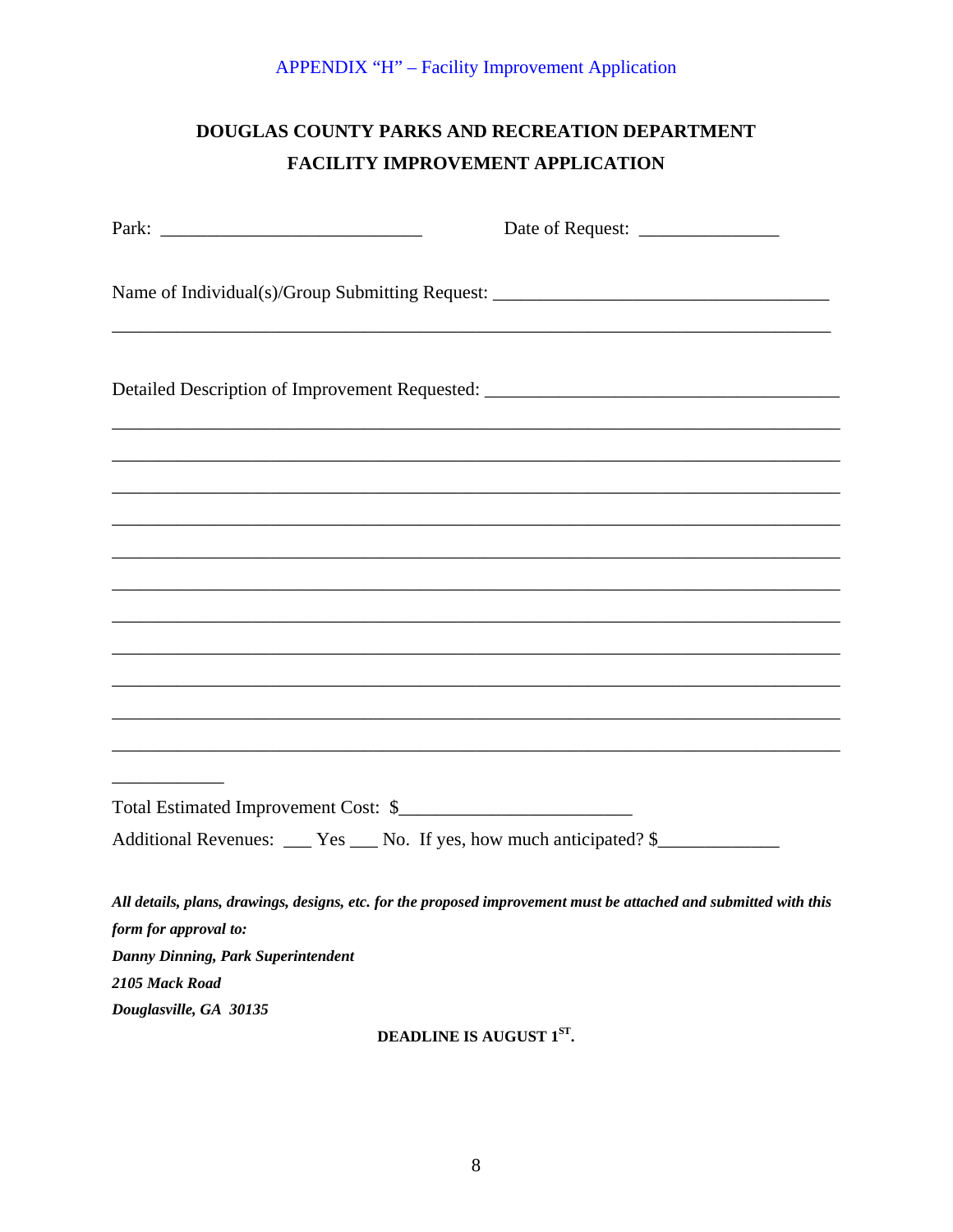APPENDIX "I" – Douglas County Parks and Recreation Work Order

# Douglas County Parks and Recreation Department **PARKS DIVISION**

|                                                                                                                                                                                                                               | <b>Work Request</b>                                                                                                                                                              |
|-------------------------------------------------------------------------------------------------------------------------------------------------------------------------------------------------------------------------------|----------------------------------------------------------------------------------------------------------------------------------------------------------------------------------|
| Facility:                                                                                                                                                                                                                     |                                                                                                                                                                                  |
|                                                                                                                                                                                                                               |                                                                                                                                                                                  |
|                                                                                                                                                                                                                               |                                                                                                                                                                                  |
|                                                                                                                                                                                                                               |                                                                                                                                                                                  |
|                                                                                                                                                                                                                               |                                                                                                                                                                                  |
|                                                                                                                                                                                                                               |                                                                                                                                                                                  |
| City: City: State: Zip: City: City: City: City: City: City: City: City: City: City: City: City: City: City: City: City: City: City: City: City: City: City: City: City: City: City: City: City: City: City: City: City: City: |                                                                                                                                                                                  |
|                                                                                                                                                                                                                               | How Received: __ Mail __ Person __ Phone __ Personal Observation by staff                                                                                                        |
| Work to be performed:                                                                                                                                                                                                         |                                                                                                                                                                                  |
| <b>Urgency Rating:</b>                                                                                                                                                                                                        |                                                                                                                                                                                  |
|                                                                                                                                                                                                                               | (Less Urgent) $1 \t2 \t3 \t4 \t5 \t6 \t7 \t8 \t9 \t10 \t (EMERGENCY)*$                                                                                                           |
| immediately.                                                                                                                                                                                                                  | * EMERGENCY designation means that life and/or property may be at risk if not acted on                                                                                           |
|                                                                                                                                                                                                                               |                                                                                                                                                                                  |
|                                                                                                                                                                                                                               | Once the work is completed this form is to be returned to the originator. Following<br>originator's review this form should be filed in the Department / Division Facility file. |
| <b>SPECIAL NOTES:</b>                                                                                                                                                                                                         |                                                                                                                                                                                  |
|                                                                                                                                                                                                                               |                                                                                                                                                                                  |
|                                                                                                                                                                                                                               |                                                                                                                                                                                  |
|                                                                                                                                                                                                                               | Office Use                                                                                                                                                                       |
| Assigned to:                                                                                                                                                                                                                  | Date Assigned:                                                                                                                                                                   |
|                                                                                                                                                                                                                               |                                                                                                                                                                                  |
|                                                                                                                                                                                                                               | Date: $\frac{1}{\sqrt{1-\frac{1}{2}}\cdot\frac{1}{\sqrt{1-\frac{1}{2}}}}$                                                                                                        |
|                                                                                                                                                                                                                               | Date:                                                                                                                                                                            |
| Reference to PO #:                                                                                                                                                                                                            |                                                                                                                                                                                  |
|                                                                                                                                                                                                                               |                                                                                                                                                                                  |
|                                                                                                                                                                                                                               |                                                                                                                                                                                  |